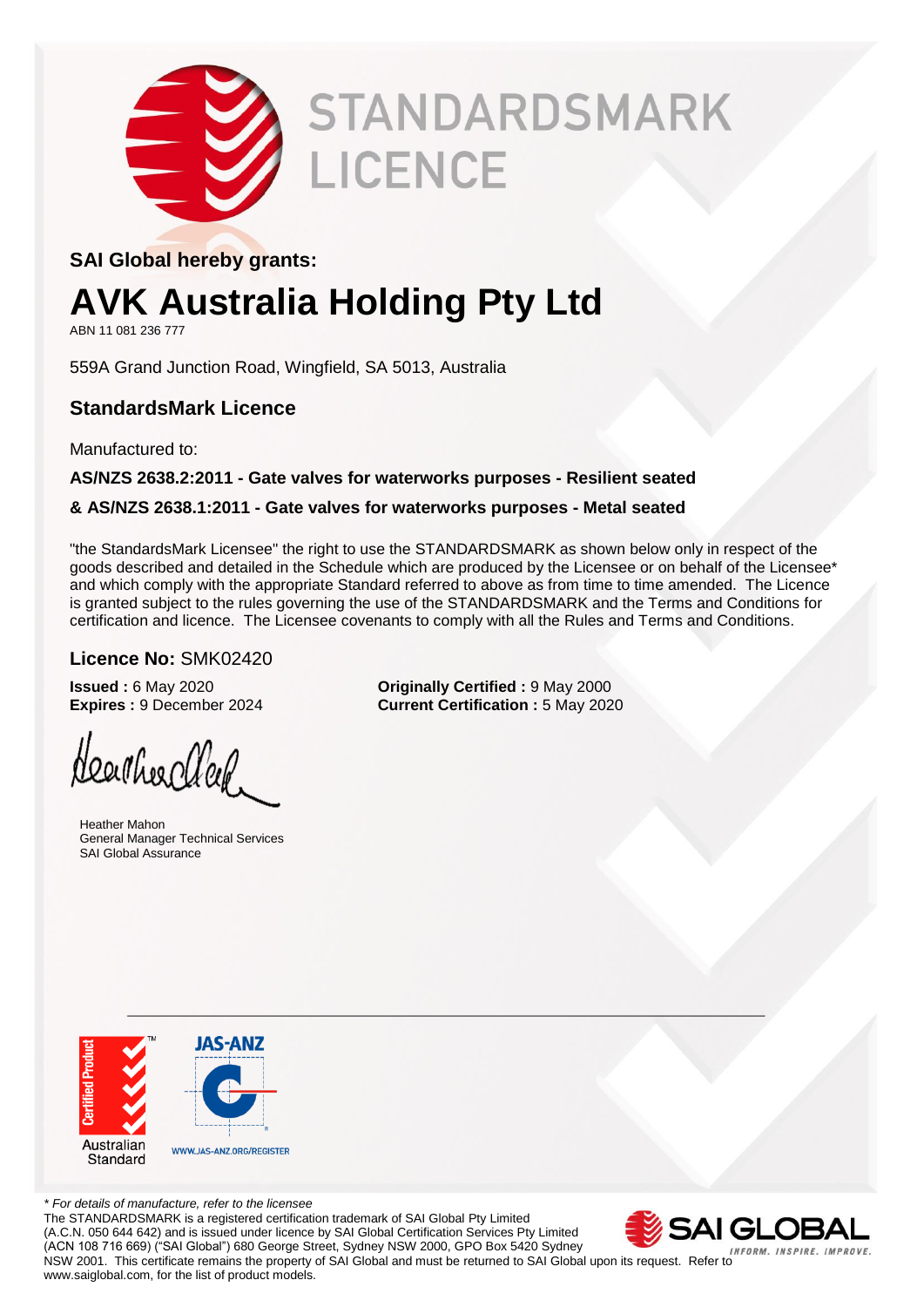#### **SAI Global hereby grants:**

## **AVK Australia Holding Pty Ltd**

559A Grand Junction Road, Wingfield, SA 5013, Australia

#### StandardsMark Licence

#### Manufactured to:

#### **AS/NZS 2638.1:2011 - Gate valves for waterworks purposes - Metal seated**

Model identification of the goods on which the STANDARDSMARK may be used:

| <b>Model</b><br><b>Identification</b> | <b>Brand Name</b> | <b>Nominal Size</b> | <b>Product Description</b>              | <b>Product Type</b>               | <b>Valve class</b><br>(Allowable<br>operating<br>Pressure) | <b>Max Operating</b><br>Temperature | <b>End Connection</b><br><b>Designation</b> | <b>Date Endorsed</b> |
|---------------------------------------|-------------------|---------------------|-----------------------------------------|-----------------------------------|------------------------------------------------------------|-------------------------------------|---------------------------------------------|----------------------|
| 2580/90 2580/92<br>2580/98            | Sureflow          | DN 200              | DN200 Metal Seated<br>Gate Valve        | <b>Metal Seated</b><br>Gate Valve | 16                                                         | 70°C                                | Flange x Flange                             | 17 Jul 2019          |
| 2580/90 2580/92<br>2580/98            | Sureflow          | <b>DN 225</b>       | DN225 Metal Seated<br>Gate Valve        | <b>Metal Seated</b><br>Gate Valve | 16                                                         | $70^{\circ}$ C                      | Flange x Flange                             | 17 Jul 2019          |
| 2580/90 2580/92<br>2580/98            | Sureflow          | <b>DN 250</b>       | DN250 Metal Seated<br>Gate Valve        | <b>Metal Seated</b><br>Gate Valve | 16                                                         | $70^{\circ}$ C                      | Flange x Flange                             | 17 Jul 2019          |
| 2580/90 2580/92<br>2580/98            | Sureflow          | <b>DN 150</b>       | DN150 Metal Seated<br>Gate Valve        | <b>Metal Seated</b><br>Gate Valve | 16                                                         | $70^{\circ}$ C                      | Flange x Flange                             | 17 Jul 2019          |
| 2580/90 2580/92<br>2580/98            | Sureflow          | <b>DN 300</b>       | DN300 Metal Seated<br>Gate Valve        | <b>Metal Seated</b><br>Gate Valve | 16                                                         | $70^{\circ}$ C                      | Flange x Flange                             | 17 Jul 2019          |
| 2580/90 2580/92<br>2580/98            | Sureflow          | <b>DN 080</b>       | DN080 Metal Seated<br>Gate Valve        | <b>Metal Seated</b><br>Gate Valve | 16                                                         | $70^{\circ}$ C                      | Flange x Flange                             | 17 Jul 2019          |
| 2580/90 2580/92<br>2580/98            | Sureflow          | <b>DN 100</b>       | DN100 Metal Seated<br>Gate Valve        | <b>Metal Seated</b><br>Gate Valve | 16                                                         | $70^{\circ}$ C                      | Flange x Flange                             | 17 Jul 2019          |
| 580/90 580/92<br>580/98               | <b>AVK</b>        | <b>DN 300</b>       | DN300 Metal Seated<br>Gate Valve        | <b>Metal Seated</b><br>Gate Valve | 16                                                         | $70^{\circ}$ C                      | Flange x Flange                             | 17 Jul 2019          |
| 580/90 580/92<br>580/98               | <b>AVK</b>        | <b>DN 200</b>       | DN200 Metal Seated<br>Gate Valve        | <b>Metal Seated</b><br>Gate Valve | 16                                                         | $70^{\circ}$ C                      | Flange x Flange                             | 17 Jul 2019          |
| 580/90 580/92<br>580/98               | <b>AVK</b>        | <b>DN 225</b>       | DN225 Metal Seated<br>Gate Valve        | <b>Metal Seated</b><br>Gate Valve | 16                                                         | $70^{\circ}$ C                      | Flange x Flange                             | 17 Jul 2019          |
| 580/90 580/92<br>580/98               | <b>AVK</b>        | <b>DN 250</b>       | DN250 Metal Seated<br>Gate Valve        | <b>Metal Seated</b><br>Gate Valve | 16                                                         | $70^{\circ}$ C                      | Flange x Flange                             | 17 Jul 2019          |
| 580/90 580/92<br>580/98               | <b>AVK</b>        | <b>DN 080</b>       | DN080 Metal Seated<br>Gate Valve        | <b>Metal Seated</b><br>Gate Valve | 16                                                         | $70^{\circ}$ C                      | Flange x Flange                             | 17 Jul 2019          |
| 580/90 580/92<br>580/98               | <b>AVK</b>        | <b>DN 100</b>       | DN100 Metal Seated<br>Gate Valve        | <b>Metal Seated</b><br>Gate Valve | 16                                                         | $70^{\circ}$ C                      | Flange x Flange                             | 17 Jul 2019          |
| 580/90 580/92<br>580/98               | <b>AVK</b>        | <b>DN 150</b>       | DN150 Metal Seated<br>Gate Valve        | <b>Metal Seated</b><br>Gate Valve | 16                                                         | $70^{\circ}$ C                      | Flange x Flange                             | 17 Jul 2019          |
| A0412/2-039<br><b>DN100</b>           | <b>AVK</b>        | <b>DN 100</b>       | DN100 Metal Seated<br>Gate Valve        | <b>Metal Seated</b><br>Gate Valve | 16                                                         | $40^{\circ}$ C                      | Socket x Socket                             | 12 Feb 2019          |
| A0412/2-040<br><b>DN150</b>           | <b>AVK</b>        | <b>DN 150</b>       | DN150 Metal Seated<br>Gate Valve        | <b>Metal Seated</b><br>Gate Valve | 16                                                         | $40^{\circ}$ C                      | Socket x Socket                             | 12 Feb 2019          |
| A0412/2-041<br><b>DN200</b>           | <b>AVK</b>        | <b>DN 200</b>       | DN200 Metal Seated<br>Gate Valve        | <b>Metal Seated</b><br>Gate Valve | 16                                                         | $40^{\circ}$ C                      | Socket x Socket                             | 12 Feb 2019          |
| A0412/2-042<br><b>DN225</b>           | <b>AVK</b>        | <b>DN 225</b>       | <b>DN225 Metal Seated</b><br>Gate Valve | <b>Metal Seated</b><br>Gate Valve | 16                                                         | $40^{\circ}$ C                      | Socket x Socket                             | 12 Feb 2019          |
| A0412/2-043<br><b>DN250</b>           | <b>AVK</b>        | <b>DN 250</b>       | DN250 Metal Seated<br>Gate Valve        | <b>Metal Seated</b><br>Gate Valve | 16                                                         | $40^{\circ}$ C                      | Socket x Socket                             | 12 Feb 2019          |
| A0412/2-044<br><b>DN100</b>           | <b>AVK</b>        | <b>DN 100</b>       | DN100 Metal Seated<br>Gate Valve        | <b>Metal Seated</b><br>Gate Valve | 16                                                         | $40^{\circ}$ C                      | Spigot x Spigot                             | 12 Feb 2019          |
| A0412/2-045<br><b>DN150</b>           | <b>AVK</b>        | <b>DN 150</b>       | DN150 Metal Seated<br>Gate Valve        | <b>Metal Seated</b><br>Gate Valve | 16                                                         | $40^{\circ}$ C                      | Spigot x Spigot                             | 12 Feb 2019          |
| A0412/2-046 DN80                      | <b>AVK</b>        | <b>DN 80</b>        | DN80 Metal Seated<br>Gate Valve         | <b>Metal Seated</b><br>Gate Valve | 16                                                         | $40^{\circ}$ C                      | Flange x Flange                             | 12 Feb 2019          |
| A0412/2-047<br><b>DN100</b>           | <b>AVK</b>        | <b>DN 100</b>       | DN100 Metal Seated<br>Gate Valve        | <b>Metal Seated</b><br>Gate Valve | 16                                                         | $40^{\circ}$ C                      | Flange x Flange                             | 12 Feb 2019          |
| A0412/2-048<br><b>DN150</b>           | <b>AVK</b>        | <b>DN 150</b>       | DN150 Metal Seated<br>Gate Valve        | <b>Metal Seated</b><br>Gate Valve | 16                                                         | $40^{\circ}$ C                      | Flange x Flange                             | 12 Feb 2019          |
| A0412/2-049<br><b>DN200</b>           | <b>AVK</b>        | <b>DN 200</b>       | DN200 Metal Seated<br>Gate Valve        | <b>Metal Seated</b><br>Gate Valve | 16                                                         | $40^{\circ}$ C                      | Flange x Flange                             | 12 Feb 2019          |
| A0412/2-050<br><b>DN225</b>           | <b>AVK</b>        | <b>DN 225</b>       | <b>DN225 Metal Seated</b><br>Gate Valve | <b>Metal Seated</b><br>Gate Valve | 16                                                         | $40^{\circ}$ C                      | Flange x Flange                             | 12 Feb 2019          |
| A0412/2-051<br><b>DN250</b>           | <b>AVK</b>        | <b>DN 250</b>       | DN250 Metal Seated<br>Gate Valve        | <b>Metal Seated</b><br>Gate Valve | 16                                                         | $40^{\circ}$ C                      | Flange x Flange                             | 12 Feb 2019          |

 **Licence No:** SMK02420 **Issued Date:** 6 May 2020

This schedule supersedes all previously issued schedules



\* For details of manufacture, refer to the licensee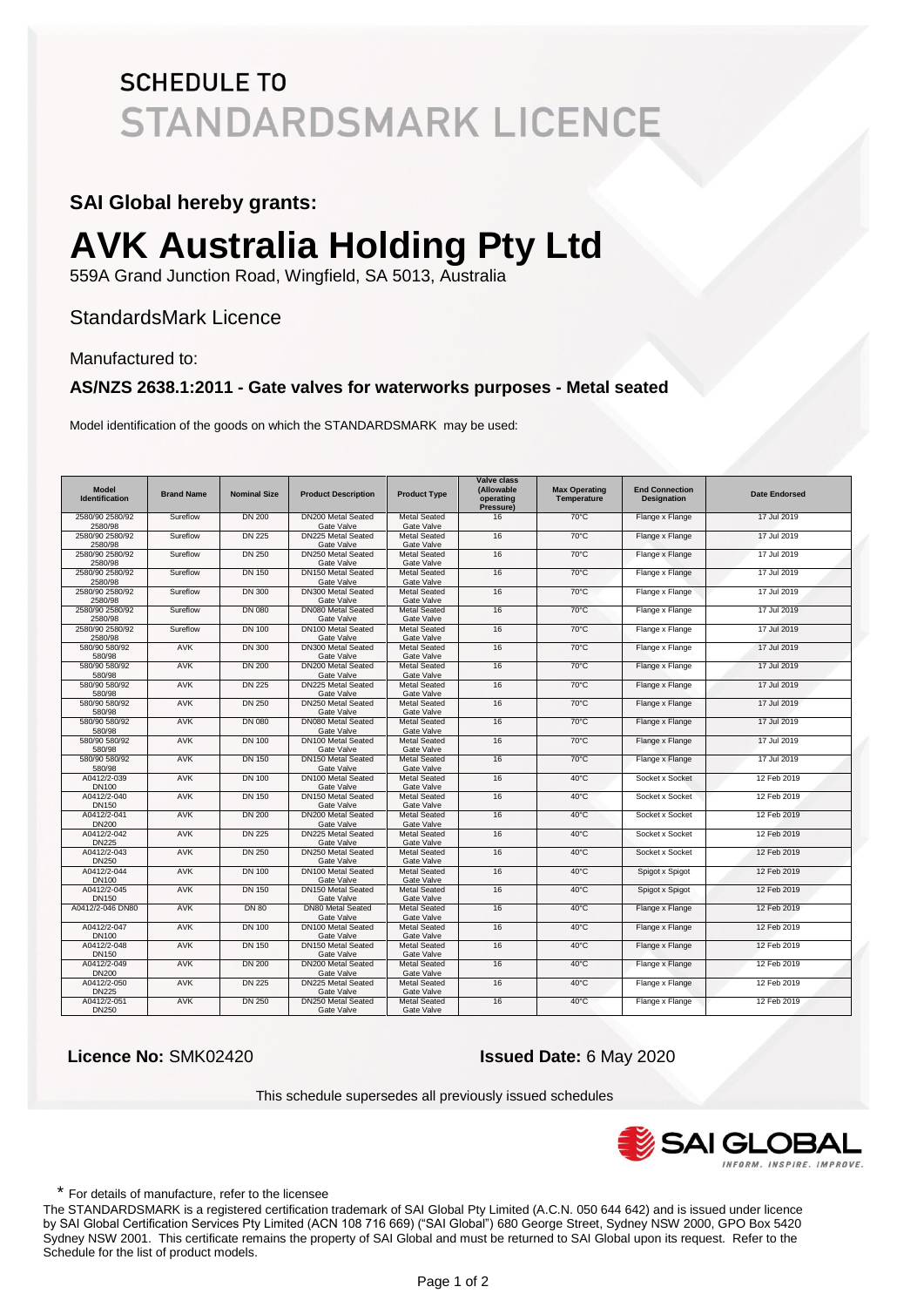| <b>Model</b><br>Identification | <b>Brand Name</b> | <b>Nominal Size</b> | <b>Product Description</b>                                            | <b>Product Type</b>               | <b>Valve class</b><br>(Allowable<br>operating<br>Pressure) | <b>Max Operating</b><br>Temperature | <b>End Connection</b><br><b>Designation</b> | <b>Date Endorsed</b> |
|--------------------------------|-------------------|---------------------|-----------------------------------------------------------------------|-----------------------------------|------------------------------------------------------------|-------------------------------------|---------------------------------------------|----------------------|
| A0412/2-052<br><b>DN300</b>    | AVK               | <b>DN 300</b>       | DN300 Metal Seated<br>Gate Valve                                      | <b>Metal Seated</b><br>Gate Valve | 16                                                         | 40°C                                | Flange x Flange                             | 12 Feb 2019          |
| A0412/2-053<br><b>DN375</b>    | AVK               | <b>DN 375</b>       | DN375 Metal Seated<br>Gate Valve                                      | <b>Metal Seated</b><br>Gate Valve | 16                                                         | 40°C                                | Flange x Flange                             | 12 Feb 2019          |
| A0412/2-054<br><b>DN450</b>    | AVK               | <b>DN 450</b>       | DN450 Metal Seated<br>Gate Valve                                      | <b>Metal Seated</b><br>Gate Valve | 16                                                         | 40°C                                | Flange x Flange                             | 12 Feb 2019          |
| A0412/2-055<br><b>DN500</b>    | AVK               | <b>DN 500</b>       | DN500 Metal Seated<br>Gate Valve                                      | <b>Metal Seated</b><br>Gate Valve | 16                                                         | 40°C                                | Flange x Flange                             | 12 Feb 2019          |
| A0412/2-056<br><b>DN600</b>    | AVK               | <b>DN 600</b>       | DN600 Metal Seated<br>Gate Valve                                      | <b>Metal Seated</b><br>Gate Valve | 16                                                         | 40°C                                | Flange x Flange                             | 12 Feb 2019          |
| A0412/2-057<br><b>DN750</b>    | AVK               | <b>DN 750</b>       | DN750 Metal Seated<br>Gate Valve                                      | <b>Metal Seated</b><br>Gate Valve | 16                                                         | 40°C                                | Flange x Flange                             | 12 Feb 2019          |
| A0412/2-065 DN80               | AVK               | <b>DN 80</b>        | DN80 Metal Seated<br>Gate Valve                                       | <b>Metal Seated</b><br>Gate Valve | 35                                                         | 40°C                                | Flange x Flange                             | 12 Feb 2019          |
| A0412/2-066<br>DN100           | AVK               | <b>DN 100</b>       | DN100 Metal Seated<br>Gate Valve                                      | <b>Metal Seated</b><br>Gate Valve | 35                                                         | 40°C                                | Flange x Flange                             | 12 Feb 2019          |
| A0412/2-067<br>DN150           | AVK               | <b>DN 150</b>       | DN150 Metal Seated<br>Gate Valve                                      | <b>Metal Seated</b><br>Gate Valve | 35                                                         | 40°C                                | Flange x Flange                             | 12 Feb 2019          |
| A0412/2-068                    | AVK               | <b>DN 200</b>       | DN200 Metal Seated                                                    | <b>Metal Seated</b>               | 35                                                         | 40°C                                | Flange x Flange                             | 12 Feb 2019          |
| <b>DN200</b><br>A0412/2-069    | AVK               | <b>DN 225</b>       | Gate Valve<br>DN225 Metal Seated                                      | Gate Valve<br><b>Metal Seated</b> | 35                                                         | 40°C                                | Flange x Flange                             | 12 Feb 2019          |
| <b>DN225</b><br>A0412/2-070    | AVK               | <b>DN 250</b>       | Gate Valve<br>DN250 Metal Seated                                      | Gate Valve<br><b>Metal Seated</b> | 35                                                         | 40°C                                | Flange x Flange                             | 12 Feb 2019          |
| DN250<br>A0412/2-071           | AVK               | <b>DN 300</b>       | Gate Valve<br>DN300 Metal Seated                                      | Gate Valve<br><b>Metal Seated</b> | 35                                                         | 40°C                                | Flange x Flange                             | 12 Feb 2019          |
| DN300<br>A0412/2-072           | AVK               | <b>DN 375</b>       | Gate Valve<br>DN375 Metal Seated                                      | Gate Valve<br><b>Metal Seated</b> | 35                                                         | 40°C                                | Flange x Flange                             | 12 Feb 2019          |
| <b>DN375</b><br>A0412/2-073    | AVK               | DN 450              | Gate Valve<br>DN450 Metal Seated                                      | Gate Valve<br><b>Metal Seated</b> | 35                                                         | 40°C                                | Flange x Flange                             | 12 Feb 2019          |
| DN450<br>A0412/2-074           | AVK               | <b>DN 500</b>       | Gate Valve<br>DN500 Metal Seated                                      | Gate Valve<br><b>Metal Seated</b> | 35                                                         | 40°C                                | Flange x Flange                             | 12 Feb 2019          |
| <b>DN500</b><br>A0412/2-075    | AVK               | DN 600              | Gate Valve<br>DN600 Metal Seated                                      | Gate Valve<br><b>Metal Seated</b> | 35                                                         | 40°C                                | Flange x Flange                             | 12 Feb 2019          |
| <b>DN600</b><br>A0412/2-076    | AVK               | <b>DN 750</b>       | Gate Valve<br>DN750 Metal Seated                                      | Gate Valve<br><b>Metal Seated</b> | 35                                                         | 40°C                                | Flange x Flange                             | 12 Feb 2019          |
| <b>DN750</b><br>A0412/2-078    | AVK               | <b>DN 100</b>       | Gate Valve<br>DN100 Metal Seated                                      | Gate Valve<br><b>Metal Seated</b> | 35                                                         | 40°C                                | Victaulic x Victaulic                       | 12 Feb 2019          |
| DN100<br>A0412/2-079           | AVK               | <b>DN 150</b>       | Gate Valve<br>DN150 Metal Seated                                      | Gate Valve<br><b>Metal Seated</b> | 35                                                         | 40°C                                | Victaulic x Victaulic                       | 12 Feb 2019          |
| DN150<br>A0412/2-095           | AVK               | DN 375              | Gate Valve<br>DN375 Metal Seated                                      | Gate Valve<br><b>Metal Seated</b> | 16                                                         | 40°C                                | Flange x Flange                             | 12 Feb 2019          |
| <b>DN375</b>                   |                   |                     | Gate Valve with<br>Bypass valve                                       | Gate Valve                        |                                                            |                                     |                                             |                      |
| A0412/2-096<br><b>DN375</b>    | AVK               | <b>DN 375</b>       | DN375 Metal Seated<br>Gate Valve with<br>Bypass valve                 | <b>Metal Seated</b><br>Gate Valve | 35                                                         | 40°C                                | Flange x Flange                             | 12 Feb 2019          |
| A0412/2-097<br><b>DN500</b>    | AVK               | <b>DN 500</b>       | DN500 Metal Seated<br>Gate Valve with<br>Bypass valve                 | <b>Metal Seated</b><br>Gate Valve | 16                                                         | $40^{\circ}$ C                      | Flange x Flange                             | 12 Feb 2019          |
| A0412/2-098<br><b>DN500</b>    | AVK               | <b>DN 500</b>       | DN500 Metal Seated<br>Gate Valve with<br>Bypass valve                 | <b>Metal Seated</b><br>Gate Valve | 35                                                         | $40^{\circ}$ C                      | Flange x Flange                             | 12 Feb 2019          |
| A0412/2-099<br><b>DN600</b>    | AVK               | <b>DN 600</b>       | DN600 Metal Seated<br>Gate Valve with<br>Bypass valve                 | <b>Metal Seated</b><br>Gate Valve | 16                                                         | $40^{\circ}$ C                      | Flange x Flange                             | 12 Feb 2019          |
| A0412/2-100<br><b>DN600</b>    | AVK               | <b>DN 600</b>       | DN600 Metal Seated<br>Gate Valve with                                 | <b>Metal Seated</b><br>Gate Valve | 35                                                         | $40^{\circ}$ C                      | Flange x Flange                             | 12 Feb 2019          |
| A0412/2-101<br><b>DN750</b>    | AVK               | <b>DN 750</b>       | Bypass valve<br>DN750 Metal Seated<br>Gate Valve with<br>Bypass valve | Metal Seated<br>Gate Valve        | 16                                                         | 40°C                                | Flange x Flange                             | 12 Feb 2019          |
| A0412/2-102<br><b>DN750</b>    | <b>AVK</b>        | <b>DN 750</b>       | DN750 Metal Seated<br>Gate Valve with<br>Bypass valve                 | <b>Metal Seated</b><br>Gate Valve | 35                                                         | $40^{\circ}$ C                      | Flange x Flange                             | 12 Feb 2019          |
| A0412/2-103<br><b>DN450</b>    | AVK               | <b>DN 450</b>       | DN450 Metal Seated<br>Gate Valve with<br>Bypass valve                 | <b>Metal Seated</b><br>Gate Valve | 16                                                         | 40°C                                | Flange x Flange                             | 12 Feb 2019          |
| A0412/2-104<br><b>DN450</b>    | <b>AVK</b>        | <b>DN 450</b>       | DN450 Metal Seated<br>Gate Valve with<br>Bypass valve                 | Metal Seated<br>Gate Valve        | 35                                                         | $40^{\circ}$ C                      | Flange x Flange                             | 12 Feb 2019          |
| A0412/2-109<br><b>DN900</b>    | AVK               | <b>DN 900</b>       | DN900 Metal Seated<br>Gate Valve                                      | <b>Metal Seated</b><br>Gate Valve | 16                                                         | $40^{\circ}$ C                      | Flange x Flange                             | 12 Feb 2019          |
| A0412/2-112<br><b>DN900</b>    | AVK               | DN 900              | DN900 Metal Seated<br>Gate Valve                                      | Metal Seated<br>Gate Valve        | 35                                                         | $40^{\circ}$ C                      | Flange x Flange                             | 12 Feb 2019          |
| A0412/2-115<br><b>DN900</b>    | AVK               | <b>DN 900</b>       | DN900 Metal Seated<br>Gate Valve with                                 | Metal Seated<br>Gate Valve        | 16                                                         | $40^{\circ}$ C                      | Flange x Flange                             | 12 Feb 2019          |
| A0412/2-116<br><b>DN900</b>    | AVK               | <b>DN 900</b>       | Bypass valve<br>DN900 Metal Seated<br>Gate Valve with<br>Bypass valve | <b>Metal Seated</b><br>Gate Valve | 35                                                         | $40^{\circ}$ C                      | Flange x Flange                             | 12 Feb 2019          |
| S0412/2-039<br><b>DN100</b>    | Sureflow          | <b>DN 100</b>       | DN100 Metal Seated<br>Gate Valve                                      | <b>Metal Seated</b><br>Gate Valve | 16                                                         | 40°C                                | Socket x Socket                             | 12 Feb 2019          |
| S0412/2-040<br><b>DN150</b>    | Sureflow          | <b>DN 150</b>       | DN150 Metal Seated<br>Gate Valve                                      | Metal Seated<br>Gate Valve        | 16                                                         | 40°C                                | Socket x Socket                             | 12 Feb 2019          |

 **Licence No:** SMK02420 **Issued Date:** 6 May 2020

This schedule supersedes all previously issued schedules



\* For details of manufacture, refer to the licensee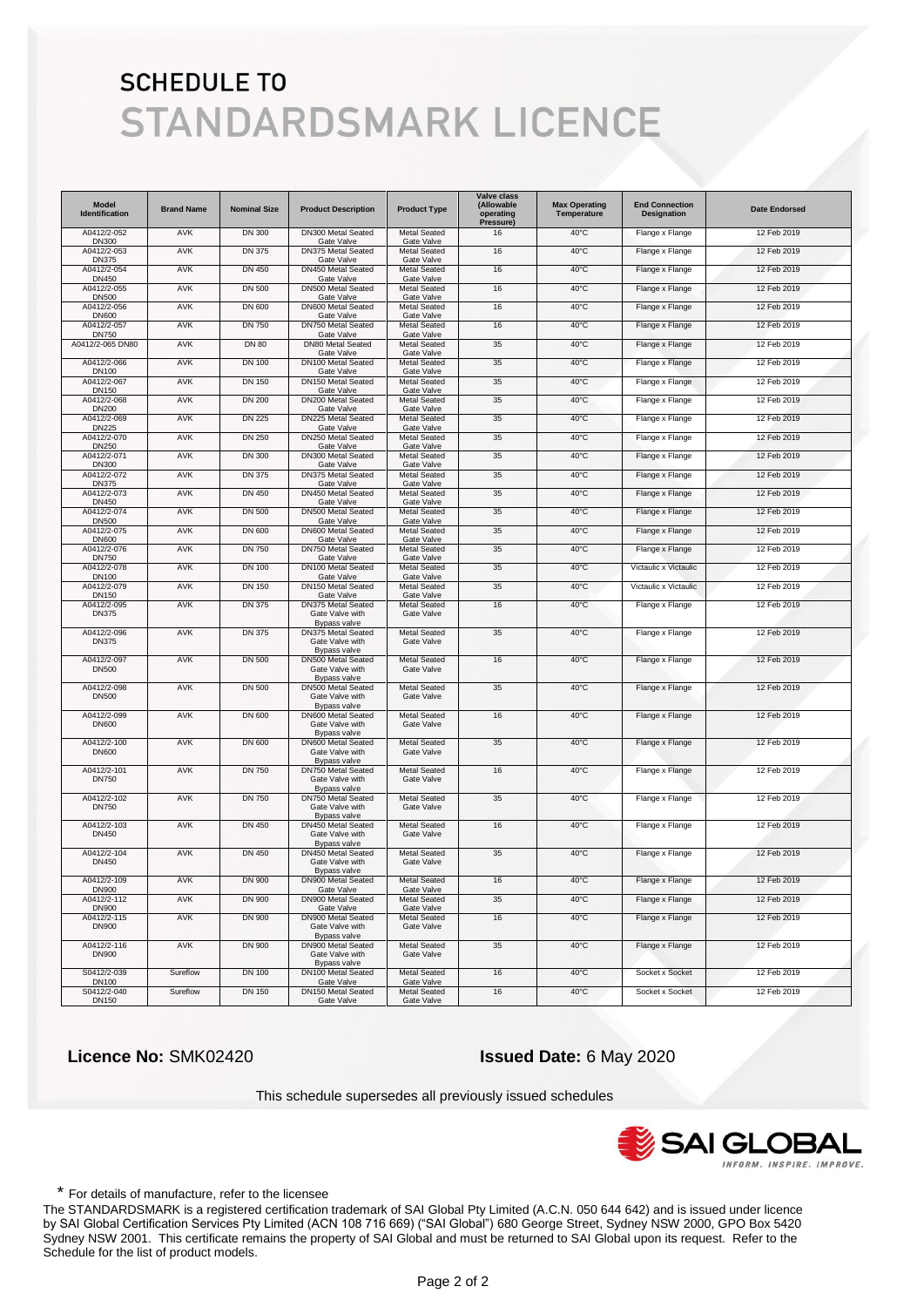| <b>Model</b><br><b>Identification</b> | <b>Brand Name</b> | <b>Nominal Size</b> | <b>Product Description</b>                                   | <b>Product Type</b>               | <b>Valve class</b><br>(Allowable<br>operating<br>Pressure) | <b>Max Operating</b><br>Temperature | <b>End Connection</b><br><b>Designation</b> | <b>Date Endorsed</b> |
|---------------------------------------|-------------------|---------------------|--------------------------------------------------------------|-----------------------------------|------------------------------------------------------------|-------------------------------------|---------------------------------------------|----------------------|
| S0412/2-041<br><b>DN200</b>           | Sureflow          | <b>DN 200</b>       | DN200 Metal Seated<br>Gate Valve                             | <b>Metal Seated</b><br>Gate Valve | 16                                                         | $40^{\circ}$ C                      | Socket x Socket                             | 12 Feb 2019          |
| S0412/2-042<br><b>DN225</b>           | Sureflow          | <b>DN 225</b>       | DN225 Metal Seated<br>Gate Valve                             | <b>Metal Seated</b><br>Gate Valve | 16                                                         | $40^{\circ}$ C                      | Socket x Socket                             | 12 Feb 2019          |
| S0412/2-043<br><b>DN250</b>           | Sureflow          | <b>DN 250</b>       | DN250 Metal Seated<br>Gate Valve                             | <b>Metal Seated</b><br>Gate Valve | 16                                                         | $40^{\circ}$ C                      | Socket x Socket                             | 12 Feb 2019          |
| S0412/2-044<br><b>DN100</b>           | Sureflow          | <b>DN 100</b>       | DN100 Metal Seated<br>Gate Valve                             | <b>Metal Seated</b><br>Gate Valve | 16                                                         | $40^{\circ}$ C                      | Spigot x Spigot                             | 12 Feb 2019          |
| S0412/2-045<br><b>DN150</b>           | Sureflow          | <b>DN 150</b>       | DN150 Metal Seated<br>Gate Valve                             | <b>Metal Seated</b><br>Gate Valve | 16                                                         | $40^{\circ}$ C                      | Spigot x Spigot                             | 12 Feb 2019          |
| S0412/2-046 DN80                      | Sureflow          | <b>DN 80</b>        | DN80 Metal Seated<br>Gate Valve                              | Metal Seated<br>Gate Valve        | 16                                                         | $40^{\circ}$ C                      | Flange x Flange                             | 12 Feb 2019          |
| S0412/2-047<br><b>DN100</b>           | Sureflow          | <b>DN 100</b>       | DN100 Metal Seated<br>Gate Valve                             | <b>Metal Seated</b><br>Gate Valve | 16                                                         | $40^{\circ}$ C                      | Flange x Flange                             | 12 Feb 2019          |
| S0412/2-048<br><b>DN150</b>           | Sureflow          | DN 150              | DN150 Metal Seated<br>Gate Valve                             | <b>Metal Seated</b><br>Gate Valve | 16                                                         | $40^{\circ}$ C                      | Flange x Flange                             | 12 Feb 2019          |
| S0412/2-049<br><b>DN200</b>           | Sureflow          | <b>DN 200</b>       | DN200 Metal Seated<br>Gate Valve                             | <b>Metal Seated</b><br>Gate Valve | 16                                                         | $40^{\circ}$ C                      | Flange x Flange                             | 12 Feb 2019          |
| S0412/2-050<br><b>DN225</b>           | Sureflow          | <b>DN 225</b>       | DN225 Metal Seated<br>Gate Valve                             | <b>Metal Seated</b><br>Gate Valve | 16                                                         | $40^{\circ}$ C                      | Flange x Flange                             | 12 Feb 2019          |
| S0412/2-051<br>DN250                  | Sureflow          | <b>DN 250</b>       | DN250 Metal Seated<br>Gate Valve                             | Metal Seated<br>Gate Valve        | 16                                                         | $40^{\circ}$ C                      | Flange x Flange                             | 12 Feb 2019          |
| S0412/2-052<br><b>DN300</b>           | Sureflow          | <b>DN 300</b>       | DN300 Metal Seated<br>Gate Valve                             | Metal Seated<br>Gate Valve        | 16                                                         | $40^{\circ}$ C                      | Flange x Flange                             | 12 Feb 2019          |
| S0412/2-053<br><b>DN375</b>           | Sureflow          | <b>DN 375</b>       | DN375 Metal Seated<br>Gate Valve                             | <b>Metal Seated</b><br>Gate Valve | 16                                                         | $40^{\circ}$ C                      | Flange x Flange                             | 12 Feb 2019          |
| S0412/2-054<br>DN450                  | Sureflow          | DN 450              | DN450 Metal Seated<br>Gate Valve                             | <b>Metal Seated</b><br>Gate Valve | 16                                                         | 40°C                                | Flange x Flange                             | 12 Feb 2019          |
| S0412/2-055<br><b>DN500</b>           | Sureflow          | <b>DN 500</b>       | DN500 Metal Seated<br>Gate Valve                             | <b>Metal Seated</b><br>Gate Valve | 16                                                         | $40^{\circ}$ C                      | Flange x Flange                             | 12 Feb 2019          |
| S0412/2-056<br><b>DN600</b>           | Sureflow          | <b>DN 600</b>       | DN600 Metal Seated<br>Gate Valve                             | <b>Metal Seated</b><br>Gate Valve | 16                                                         | $40^{\circ}$ C                      | Flange x Flange                             | 12 Feb 2019          |
| S0412/2-057<br><b>DN750</b>           | Sureflow          | <b>DN 750</b>       | DN750 Metal Seated<br>Gate Valve                             | <b>Metal Seated</b><br>Gate Valve | 16                                                         | $40^{\circ}$ C                      | Flange x Flange                             | 12 Feb 2019          |
| S0412/2-065 DN80                      | Sureflow          | <b>DN 80</b>        | DN80 Metal Seated<br>Gate Valve                              | <b>Metal Seated</b><br>Gate Valve | 35                                                         | $40^{\circ}$ C                      | Flange x Flange                             | 12 Feb 2019          |
| S0412/2-066<br><b>DN100</b>           | Sureflow          | <b>DN 100</b>       | DN100 Metal Seated<br>Gate Valve                             | Metal Seated<br>Gate Valve        | 35                                                         | 40°C                                | Flange x Flange                             | 12 Feb 2019          |
| S0412/2-067<br><b>DN150</b>           | Sureflow          | <b>DN 150</b>       | DN150 Metal Seated<br>Gate Valve                             | Metal Seated<br>Gate Valve        | 35                                                         | $40^{\circ}$ C                      | Flange x Flange                             | 12 Feb 2019          |
| S0412/2-068<br><b>DN200</b>           | Sureflow          | <b>DN 200</b>       | DN200 Metal Seated<br>Gate Valve                             | <b>Metal Seated</b><br>Gate Valve | 35                                                         | $40^{\circ}$ C                      | Flange x Flange                             | 12 Feb 2019          |
| S0412/2-069<br><b>DN225</b>           | Sureflow          | <b>DN 225</b>       | DN225 Metal Seated<br>Gate Valve                             | <b>Metal Seated</b><br>Gate Valve | 35                                                         | $40^{\circ}$ C                      | Flange x Flange                             | 12 Feb 2019          |
| S0412/2-070<br><b>DN250</b>           | Sureflow          | <b>DN 250</b>       | DN250 Metal Seated<br>Gate Valve                             | <b>Metal Seated</b><br>Gate Valve | 35                                                         | $40^{\circ}$ C                      | Flange x Flange                             | 12 Feb 2019          |
| S0412/2-071<br>DN300                  | Sureflow          | <b>DN 300</b>       | DN300 Metal Seated<br>Gate Valve                             | Metal Seated<br>Gate Valve        | 35                                                         | $40^{\circ}$ C                      | Flange x Flange                             | 12 Feb 2019          |
| S0412/2-072<br><b>DN375</b>           | Sureflow          | <b>DN 375</b>       | DN375 Metal Seated<br>Gate Valve                             | <b>Metal Seated</b><br>Gate Valve | 35                                                         | $40^{\circ}$ C                      | Flange x Flange                             | 12 Feb 2019          |
| S0412/2-073<br>DN450                  | Sureflow          | <b>DN 450</b>       | DN450 Metal Seated<br>Gate Valve                             | <b>Metal Seated</b><br>Gate Valve | 35                                                         | $40^{\circ}$ C                      | Flange x Flange                             | 12 Feb 2019          |
| S0412/2-074<br><b>DN500</b>           | Sureflow          | <b>DN 500</b>       | DN500 Metal Seated<br>Gate Valve                             | <b>Metal Seated</b><br>Gate Valve | 35                                                         | $40^{\circ}$ C                      | Flange x Flange                             | 12 Feb 2019          |
| S0412/2-075<br><b>DN600</b>           | Sureflow          | <b>DN 600</b>       | DN600 Metal Seated<br>Gate Valve                             | <b>Metal Seated</b><br>Gate Valve | 35                                                         | $40^{\circ}$ C                      | Flange x Flange                             | 12 Feb 2019          |
| S0412/2-076<br><b>DN750</b>           | Sureflow          | <b>DN 750</b>       | DN750 Metal Seated<br>Gate Valve                             | <b>Metal Seated</b><br>Gate Valve | 35                                                         | 40°C                                | Flange x Flange                             | 12 Feb 2019          |
| S0412/2-078<br><b>DN100</b>           | Sureflow          | <b>DN 100</b>       | DN100 Metal Seated<br>Gate Valve                             | Metal Seated<br>Gate Valve        | 35                                                         | 40°C                                | Victaulic x Victaulic                       | 12 Feb 2019          |
| S0412/2-079<br><b>DN150</b>           | Sureflow          | <b>DN 150</b>       | DN150 Metal Seated<br>Gate Valve                             | <b>Metal Seated</b><br>Gate Valve | 35                                                         | $40^{\circ}$ C                      | Victaulic x Victaulic                       | 12 Feb 2019          |
| S0412/2-095<br><b>DN375</b>           | Sureflow          | <b>DN 375</b>       | <b>DN375 Metal Seated</b><br>Gate Valve with<br>Bypass valve | Metal Seated<br>Gate Valve        | 16                                                         | 40°C                                | Flange x Flange                             | 12 Feb 2019          |
| S0412/2-096<br><b>DN375</b>           | Sureflow          | <b>DN 375</b>       | DN375 Metal Seated<br>Gate Valve with<br>Bypass valve        | Metal Seated<br>Gate Valve        | 35                                                         | $40^{\circ}$ C                      | Flange x Flange                             | 12 Feb 2019          |
| S0412/2-097<br><b>DN500</b>           | Sureflow          | <b>DN 500</b>       | DN500 Metal Seated<br>Gate Valve with<br>Bypass valve        | <b>Metal Seated</b><br>Gate Valve | 16                                                         | $40^{\circ}$ C                      | Flange x Flange                             | 12 Feb 2019          |
| S0412/2-098<br><b>DN500</b>           | Sureflow          | <b>DN 500</b>       | DN500 Metal Seated<br>Gate Valve with<br>Bypass valve        | <b>Metal Seated</b><br>Gate Valve | 35                                                         | $40^{\circ}$ C                      | Flange x Flange                             | 12 Feb 2019          |
| S0412/2-099<br><b>DN600</b>           | Sureflow          | DN 600              | DN600 Metal Seated<br>Gate Valve with<br>Bypass valve        | <b>Metal Seated</b><br>Gate Valve | 16                                                         | $40^{\circ}$ C                      | Flange x Flange                             | 12 Feb 2019          |
| S0412/2-100<br><b>DN600</b>           | Sureflow          | <b>DN 600</b>       | DN600 Metal Seated<br>Gate Valve with<br>Bypass valve        | Metal Seated<br>Gate Valve        | 35                                                         | $40^{\circ}$ C                      | Flange x Flange                             | 12 Feb 2019          |
| S0412/2-101<br><b>DN750</b>           | Sureflow          | <b>DN 750</b>       | DN750 Metal Seated<br>Gate Valve with<br>Bypass valve        | <b>Metal Seated</b><br>Gate Valve | 16                                                         | $40^{\circ}$ C                      | Flange x Flange                             | 12 Feb 2019          |

 **Licence No:** SMK02420 **Issued Date:** 6 May 2020

This schedule supersedes all previously issued schedules



\* For details of manufacture, refer to the licensee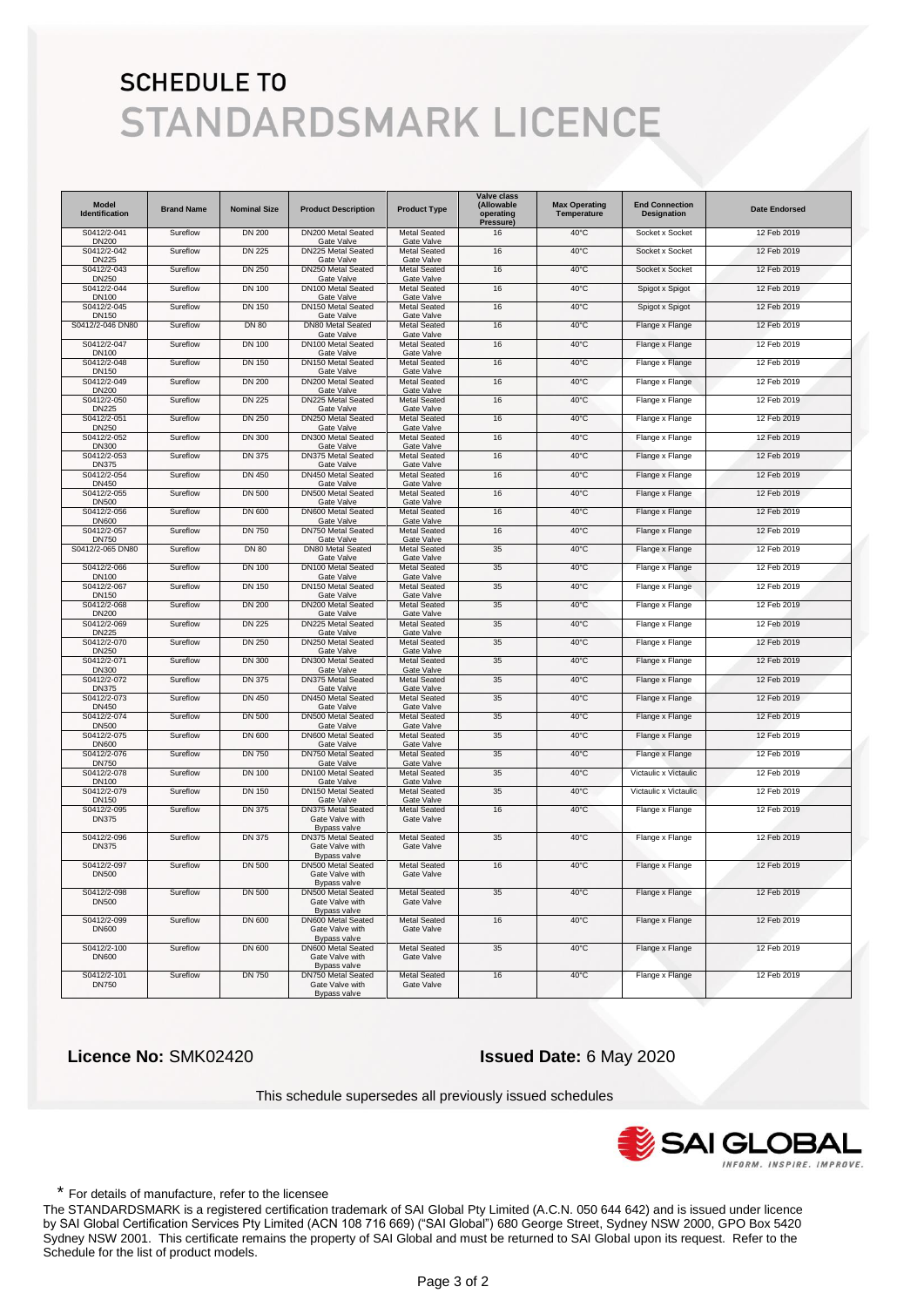| <b>Model</b><br><b>Identification</b> | <b>Brand Name</b> | <b>Nominal Size</b> | <b>Product Description</b>                                            | <b>Product Type</b>               | Valve class<br>(Allowable<br>operating | <b>Max Operating</b><br>Temperature | <b>End Connection</b><br><b>Designation</b> | <b>Date Endorsed</b> |
|---------------------------------------|-------------------|---------------------|-----------------------------------------------------------------------|-----------------------------------|----------------------------------------|-------------------------------------|---------------------------------------------|----------------------|
| S0412/2-102<br><b>DN750</b>           | Sureflow          | <b>DN 750</b>       | DN750 Metal Seated<br>Gate Valve with                                 | <b>Metal Seated</b><br>Gate Valve | Pressure)<br>35                        | $40^{\circ}$ C                      | Flange x Flange                             | 12 Feb 2019          |
| S0412/2-103<br>DN450                  | Sureflow          | DN 450              | Bypass valve<br>DN450 Metal Seated<br>Gate Valve with<br>Bypass valve | <b>Metal Seated</b><br>Gate Valve | 16                                     | $40^{\circ}$ C                      | Flange x Flange                             | 12 Feb 2019          |
| S0412/2-104<br>DN450                  | Sureflow          | <b>DN 450</b>       | DN450 Metal Seated<br>Gate Valve with<br>Bypass valve                 | <b>Metal Seated</b><br>Gate Valve | 35                                     | $40^{\circ}$ C                      | Flange x Flange                             | 12 Feb 2019          |
| S0412/2-109<br><b>DN900</b>           | Sureflow          | DN 900              | DN900 Metal Seated<br>Gate Valve                                      | <b>Metal Seated</b><br>Gate Valve | 16                                     | $40^{\circ}$ C                      | Flange x Flange                             | 12 Feb 2019          |
| S0412/2-112<br><b>DN900</b>           | Sureflow          | DN 900              | DN900 Metal Seated<br>Gate Valve                                      | <b>Metal Seated</b><br>Gate Valve | 35                                     | $40^{\circ}$ C                      | Flange x Flange                             | 12 Feb 2019          |
| S0412/2-115<br><b>DN900</b>           | Sureflow          | DN 900              | DN900 Metal Seated<br>Gate Valve with<br>Bypass valve                 | <b>Metal Seated</b><br>Gate Valve | 16                                     | $40^{\circ}$ C                      | Flange x Flange                             | 12 Feb 2019          |
| S0412/2-116<br><b>DN900</b>           | Sureflow          | DN 900              | DN900 Metal Seated<br>Gate Valve with<br>Bypass valve                 | <b>Metal Seated</b><br>Gate Valve | 35                                     | $40^{\circ}$ C                      | Flange x Flange                             | 12 Feb 2019          |

#### **AS/NZS 2638.2:2011 - Gate valves for waterworks purposes - Resilient seated**

Model identification of the goods on which the STANDARDSMARK may be used:

| <b>Model</b><br><b>Identification</b> | <b>Model</b><br><b>Name</b> | <b>Brand</b><br><b>Name</b> | <b>Product</b><br><b>Description</b>                                            | <b>Product</b><br><b>Type</b>               | <b>Nominal</b><br><b>Size</b><br>(DN) | Valve<br><b>Class</b><br>(Allowable<br><b>Operating</b><br>Pressure) | <b>Maximum</b><br><b>Operating</b><br>Temperature<br>(C) | <b>Material</b><br><b>Designation</b> | Valve<br>Coating<br><b>Material</b> | Valve<br><b>Operating</b><br><b>Method</b>                                                | Valve<br><b>Direction</b><br>of<br><b>Closure</b> | End<br><b>Connection</b><br><b>Designation</b> | Date<br><b>Endorsed</b> |
|---------------------------------------|-----------------------------|-----------------------------|---------------------------------------------------------------------------------|---------------------------------------------|---------------------------------------|----------------------------------------------------------------------|----------------------------------------------------------|---------------------------------------|-------------------------------------|-------------------------------------------------------------------------------------------|---------------------------------------------------|------------------------------------------------|-------------------------|
| 2055/74                               | <b>RSGV</b>                 | Sureflow                    | <b>DN500</b><br>Resilient<br>Seated Gate<br>Valve                               | Resilient<br>Seated<br>Gate<br>Valve        | <b>DN 500</b>                         | 16                                                                   | $70^{\circ}$ C                                           | Ductile Cast<br>Iron                  | Polymeric<br>to AS 4158             | Option of<br>1/Stemcap<br>2/Handwheel<br>3/Gearbox                                        | Option of<br>CC or<br><b>ACC</b>                  | Flange x<br>Flange                             | 1 Aug<br>2017           |
| 2055/74                               | <b>RSGV</b>                 | Sureflow                    | <b>DN600</b><br>Resilient<br>Seated Gate<br>Valve                               | Resilient<br>Seated<br>Gate<br>Valve        | DN 600                                | 16                                                                   | $70^{\circ}$ C                                           | <b>Ductile Cast</b><br>Iron           | Polymeric<br>to AS 4158             | Option of<br>1/Stemcap<br>2/Handwheel<br>3/Gearbox                                        | Option of<br>CC or<br><b>ACC</b>                  | Flange x<br>Flange                             | 1 Aug<br>2017           |
| 2055/74                               | <b>RSGV</b>                 | Sureflow                    | <b>DN450</b><br>Resilient<br>Seated Gate<br>Valve                               | Resilient<br>Seated<br>Gate<br>Valve        | <b>DN 450</b>                         | 16                                                                   | $70^{\circ}$ C                                           | Ductile Cast<br>Iron                  | Polymeric<br>to AS 4158             | Option of<br>1/Stemcap<br>2/Handwheel<br>3/Gearbox                                        | Option of<br>CC or<br><b>ACC</b>                  | Flange x<br>Flange                             | 1 Aug<br>2017           |
| 2055/80                               | <b>RSGV</b>                 | Sureflow                    | <b>DN600</b><br>Resilient<br>Seated Gate<br>Valve with<br>DN150 Bypass<br>valve | Resilient<br>Seated<br>Gate<br>Valve        | DN 600                                | 16                                                                   | $70^{\circ}$ C                                           | <b>Ductile Cast</b><br>Iron           | Polymeric<br>to AS 4158             | Option of<br>1/Stemcap<br>2/Handwheel<br>3/Gearbox                                        | Option of<br>CC or<br>ACC                         | Flange x<br>Flange                             | 1 Aug<br>2017           |
| 2570/50                               | <b>RSGV</b>                 | Sureflow                    | <b>DN250</b><br>Resilient<br>Seated Gate<br>Valve                               | <b>Resilient</b><br>Seated<br>Gate<br>Valve | <b>DN 250</b>                         | 16                                                                   | $70^{\circ}$ C                                           | <b>Ductile Cast</b><br>Iron           | Polymeric<br>to AS 4158             | Option of<br>1/Stemcap<br>[2570/50]<br>2/Handwheel<br>[2570/58]<br>3/Gearbox<br>[2570/52] | Option of<br>CC or<br><b>ACC</b>                  | Socket x<br>Socket                             | 1 Aug<br>2017           |
| 2570/50                               | <b>RSGV</b>                 | Sureflow                    | <b>DN225</b><br>Resilient<br>Seated Gate<br>Valve                               | Resilient<br>Seated<br>Gate<br>Valve        | <b>DN 225</b>                         | 16                                                                   | $70^{\circ}$ C                                           | <b>Ductile Cast</b><br>Iron           | Polymeric<br>to AS 4158             | Option of<br>1/Stemcap<br>[2570/50]<br>2/Handwheel<br>[2570/58]<br>3/Gearbox<br>[2570/52] | Option of<br>CC or<br>ACC                         | Socket x<br>Socket                             | 1 Aug<br>2017           |
| 2570/50                               | <b>RSGV</b>                 | Sureflow                    | <b>DN375</b><br><b>Resilient</b><br>Seated Gate<br>Valve                        | Resilient<br>Seated<br>Gate<br>Valve        | <b>DN 375</b>                         | 16                                                                   | $70^{\circ}$ C                                           | <b>Ductile Cast</b><br>Iron           | Polymeric<br>to AS 4158             | Option of<br>1/Stemcap<br>[2570/50]<br>2/Handwheel<br>[2570/58]<br>3/Gearbox<br>[2570/52] | Option of<br>CC or<br><b>ACC</b>                  | Socket x<br>Socket                             | 1 Aug<br>2017           |
| 2570/50                               | <b>RSGV</b>                 | Sureflow                    | <b>DN300</b><br>Resilient<br>Seated Gate<br>Valve                               | Resilient<br>Seated<br>Gate<br>Valve        | <b>DN 300</b>                         | 16                                                                   | $70^{\circ}$ C                                           | Ductile Cast<br>Iron                  | Polymeric<br>to AS 4158             | Option of<br>1/Stemcap<br>[2570/50]<br>2/Handwheel<br>[2570/58]<br>3/Gearbox<br>[2570/52] | Option of<br>CC or<br><b>ACC</b>                  | Socket x<br>Socket                             | 1 Aug<br>2017           |

 **Licence No:** SMK02420 **Issued Date:** 6 May 2020

This schedule supersedes all previously issued schedules



\* For details of manufacture, refer to the licensee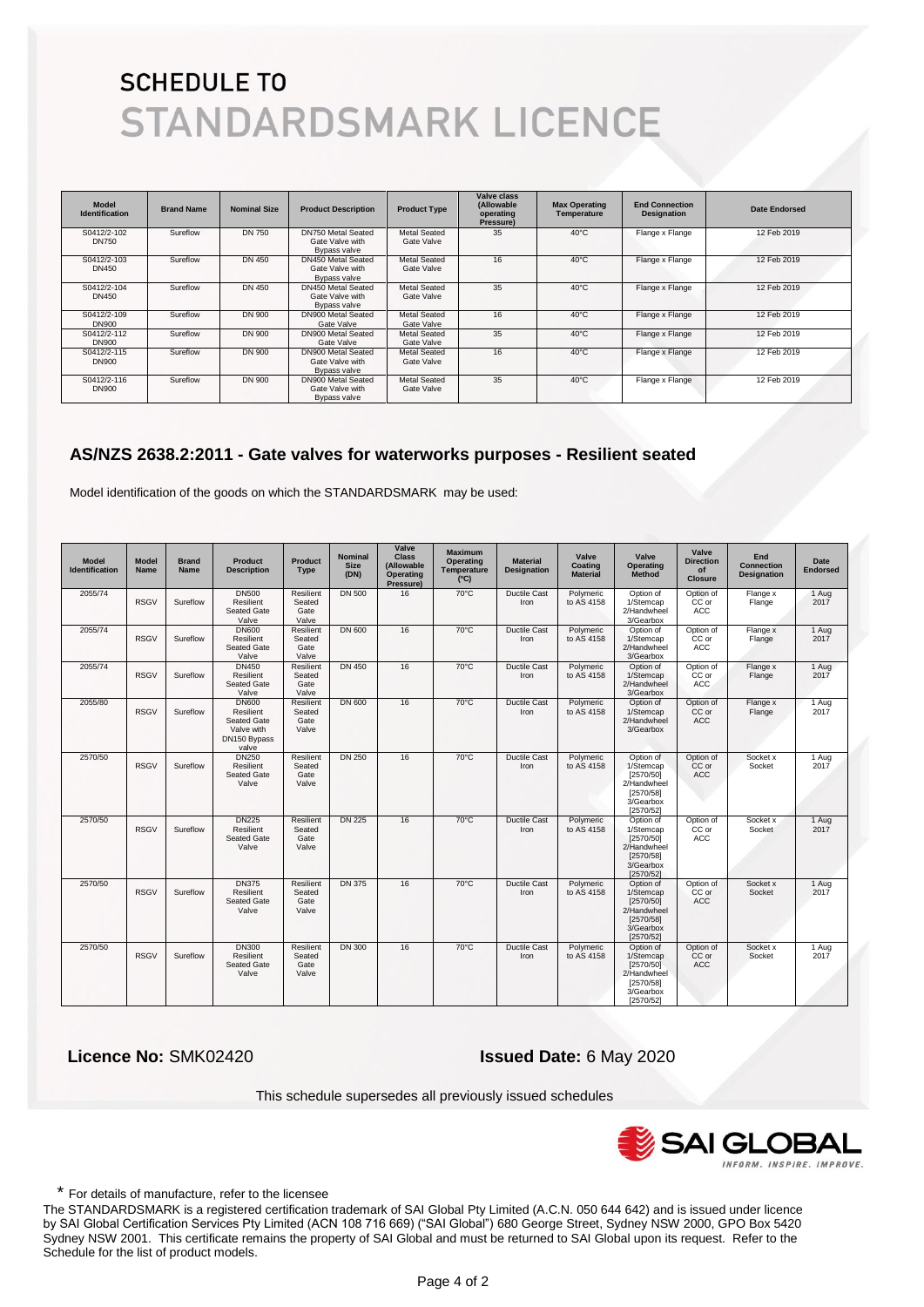| Model<br>Identification | <b>Model</b><br>Name | <b>Brand</b><br>Name | <b>Product</b><br><b>Description</b>                     | Product<br><b>Type</b>               | Nominal<br><b>Size</b><br>(DN) | Valve<br><b>Class</b><br>(Allowable<br>Operating<br>Pressure | <b>Maximum</b><br><b>Operating</b><br>Temperature<br>(C) | <b>Material</b><br>Designation | Valve<br>Coating<br><b>Material</b> | Valve<br>Operating<br>Method                                                              | Valve<br><b>Direction</b><br>of<br><b>Closure</b> | End<br><b>Connection</b><br><b>Designation</b> | Date<br><b>Endorsed</b> |
|-------------------------|----------------------|----------------------|----------------------------------------------------------|--------------------------------------|--------------------------------|--------------------------------------------------------------|----------------------------------------------------------|--------------------------------|-------------------------------------|-------------------------------------------------------------------------------------------|---------------------------------------------------|------------------------------------------------|-------------------------|
| 2570/50                 | <b>RSGV</b>          | Sureflow             | <b>DN100</b><br>Resilient<br>Seated Gate<br>Valve        | Resilient<br>Seated<br>Gate<br>Valve | <b>DN 100</b>                  | 16                                                           | $70^{\circ}$ C                                           | <b>Ductile Cast</b><br>Iron    | Polymeric<br>to AS 4158             | Option of<br>1/Stemcap<br>[2570/50]<br>2/Handwheel<br>[2570/58]<br>3/Gearbox<br>[2570/52] | Option of<br>CC or<br>ACC                         | Socket x<br>Socket                             | 1 Aug<br>2017           |
| 2570/50                 | <b>RSGV</b>          | Sureflow             | <b>DN080</b><br>Resilient<br>Seated Gate<br>Valve        | Resilient<br>Seated<br>Gate<br>Valve | <b>DN 80</b>                   | 16                                                           | 70°C                                                     | Ductile Cast<br>Iron           | Polymeric<br>to AS 4158             | Option of<br>1/Stemcap<br>[2570/50]<br>2/Handwheel<br>[2570/58]<br>3/Gearbox<br>[2570/52] | Option of<br>CC or<br>ACC                         | Socket x<br>Socket                             | 1 Aug<br>2017           |
| 2570/50                 | <b>RSGV</b>          | Sureflow             | <b>DN200</b><br>Resilient<br>Seated Gate<br>Valve        | Resilient<br>Seated<br>Gate<br>Valve | <b>DN 200</b>                  | 16                                                           | $70^{\circ}$ C                                           | <b>Ductile Cast</b><br>Iron    | Polymeric<br>to AS 4158             | Option of<br>1/Stemcap<br>[2570/50]<br>2/Handwheel<br>[2570/58]<br>3/Gearbox<br>[2570/52] | Option of<br>CC or<br>ACC                         | Socket x<br>Socket                             | 1 Aug<br>2017           |
| 2570/50                 | <b>RSGV</b>          | Sureflow             | <b>DN150</b><br>Resilient<br>Seated Gate<br>Valve        | Resilient<br>Seated<br>Gate<br>Valve | <b>DN 150</b>                  | 16                                                           | $70^{\circ}$ C                                           | <b>Ductile Cast</b><br>Iron    | Polymeric<br>to AS 4158             | Option of<br>1/Stemcap<br>[2570/50]<br>2/Handwheel<br>[2570/58]<br>3/Gearbox<br>[2570/52] | Option of<br>CC or<br>ACC                         | Socket x<br>Socket                             | 1 Aug<br>2017           |
| 2570/60                 | <b>RSGV</b>          | Sureflow             | <b>DN150</b><br>Resilient<br>Seated Gate<br>Valve        | Resilient<br>Seated<br>Gate<br>Valve | <b>DN 150</b>                  | 16                                                           | $70^{\circ}$ C                                           | <b>Ductile Cast</b><br>Iron    | Polymeric<br>to AS 4158             | Option of<br>1/Stemcap<br>[2570/60]<br>2/Handwheel<br>[2570/68]<br>3/Gearbox<br>[2570/62] | Option of<br>CC or<br>ACC                         | Spigot x<br>Spigot                             | 1 Aug<br>2017           |
| 2570/60                 | <b>RSGV</b>          | Sureflow             | <b>DN100</b><br>Resilient<br>Seated Gate<br>Valve        | Resilient<br>Seated<br>Gate<br>Valve | <b>DN 100</b>                  | 16                                                           | $70^{\circ}$ C                                           | <b>Ductile Cast</b><br>Iron    | Polymeric<br>to AS 4158             | Option of<br>1/Stemcap<br>[2570/60]<br>2/Handwheel<br>[2570/68]<br>3/Gearbox<br>[2570/62] | Option of<br>CC or<br>ACC                         | Spigot x<br>Spigot                             | 1 Aug<br>2017           |
| 2570/60                 | <b>RSGV</b>          | Sureflow             | <b>DN080</b><br>Resilient<br>Seated Gate<br>Valve        | Resilient<br>Seated<br>Gate<br>Valve | <b>DN080</b>                   | 16                                                           | $70^{\circ}$ C                                           | <b>Ductile Cast</b><br>Iron    | Polymeric<br>to AS 4158             | Option of<br>1/Stemcap<br>[2570/60]<br>2/Handwheel<br>[2570/68]<br>3/Gearbox<br>[2570/62] | Option of<br>CC or<br>ACC                         | Spigot x Spigo                                 | 22 Mar<br>2019          |
| 2570/60                 | <b>RSGV</b>          | Sureflow             | <b>DN200</b><br>Resilient<br><b>Seated Gate</b><br>Valve | Resilient<br>Seated<br>Gate<br>Valve | <b>DN 200</b>                  | 16                                                           | $70^{\circ}$ C                                           | <b>Ductile Cast</b><br>Iron    | Polymeric<br>to AS 4158             | Option of<br>1/Stemcap<br>[2570/60]<br>2/Handwheel<br>[2570/68]<br>3/Gearbox<br>[2570/62] | Option of<br>CC or<br>ACC                         | Spigot x<br>Spigot                             | 1 Aug<br>2017           |
| 2570/60                 | <b>RSGV</b>          | Sureflow             | <b>DN225</b><br>Resilient<br>Seated Gate<br>Valve        | Resilient<br>Seated<br>Gate<br>Valve | <b>DN 225</b>                  | 16                                                           | $70^{\circ}$ C                                           | <b>Ductile Cast</b><br>Iron    | Polymeric<br>to AS 4158             | Option of<br>1/Stemcap<br>[2570/60]<br>2/Handwheel<br>[2570/68]<br>3/Gearbox<br>[2570/62] | Option of<br>CC or<br>ACC                         | Spigot x Spigo                                 | 22 Mar<br>2019          |
| 2570/60                 | <b>RSGV</b>          | Sureflow             | <b>DN300</b><br>Resilient<br><b>Seated Gate</b><br>Valve | Resilient<br>Seated<br>Gate<br>Valve | <b>DN 300</b>                  | 16                                                           | $70^{\circ}$ C                                           | <b>Ductile Cast</b><br>Iron    | Polymeric<br>to AS 4158             | Option of<br>1/Stemcap<br>[2570/60]<br>2/Handwheel<br>[2570/68]<br>3/Gearbox<br>[2570/62] | Option of<br>CC or<br>ACC                         | Spigot x Spigo                                 | 22 Mar<br>2019          |
| 2570/60                 | <b>RSGV</b>          | Sureflow             | <b>DN250</b><br>Resilient<br>Seated Gate<br>Valve        | Resilient<br>Seated<br>Gate<br>Valve | <b>DN 250</b>                  | 16                                                           | $70^{\circ}$ C                                           | <b>Ductile Cast</b><br>Iron    | Polymeric<br>to AS 4158             | Option of<br>1/Stemcap<br>[2570/60]<br>2/Handwheel<br>[2570/68]<br>3/Gearbox<br>[2570/62] | Option of<br>CC or<br>ACC                         | Spigot x Spigo                                 | 22 Mar<br>2019          |
| 2570/70                 | <b>RSGV</b>          | Sureflow             | <b>DN150</b><br>Resilient<br>Seated Gate<br>Valve        | Resilient<br>Seated<br>Gate<br>Valve | <b>DN 150</b>                  | 16                                                           | $70^{\circ}$ C                                           | <b>Ductile Cast</b><br>Iron    | Polymeric<br>to AS 4158             | Option of<br>1/Stemcap<br>[2570/70]<br>2/Handwheel<br>[2570/78]<br>3/Gearbox<br>[2570/72] | Option of<br>CC or<br>ACC                         | Flange x<br>Socket                             | 1 Aug<br>2017           |

 **Licence No:** SMK02420 **Issued Date:** 6 May 2020

This schedule supersedes all previously issued schedules



\* For details of manufacture, refer to the licensee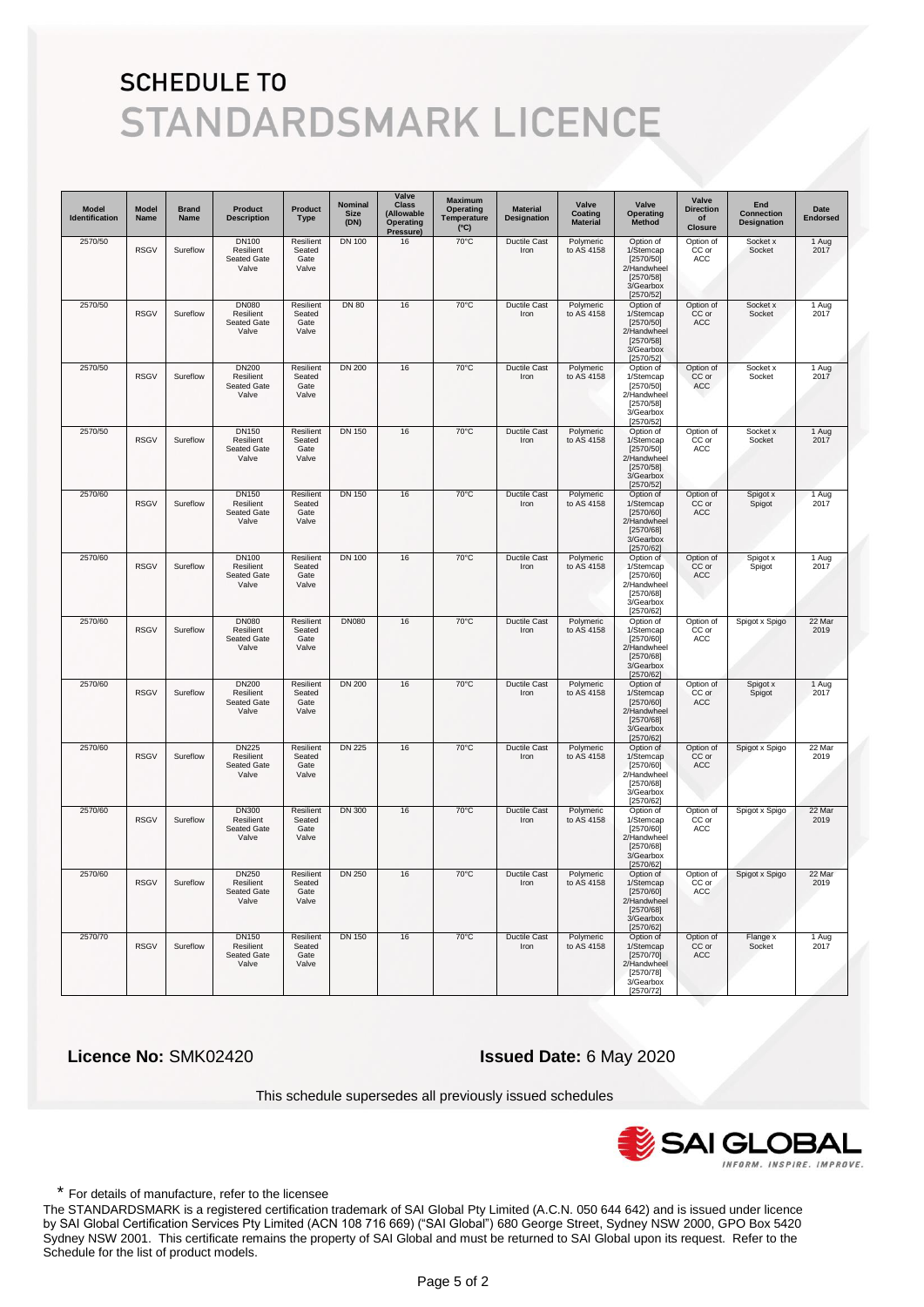| <b>Model</b><br>Identification | <b>Model</b><br>Name | <b>Brand</b><br>Name | <b>Product</b><br><b>Description</b>                     | <b>Product</b><br><b>Type</b>        | Nominal<br>Size<br>(DN) | Valve<br><b>Class</b><br>(Allowable<br>Operating<br>Pressure) | <b>Maximum</b><br><b>Operating</b><br>Temperature<br>(C) | <b>Material</b><br>Designation | Valve<br>Coating<br><b>Material</b> | Valve<br><b>Operating</b><br>Method                                                       | Valve<br><b>Direction</b><br>οf<br><b>Closure</b> | End<br><b>Connection</b><br>Designation | Date<br><b>Endorsed</b> |
|--------------------------------|----------------------|----------------------|----------------------------------------------------------|--------------------------------------|-------------------------|---------------------------------------------------------------|----------------------------------------------------------|--------------------------------|-------------------------------------|-------------------------------------------------------------------------------------------|---------------------------------------------------|-----------------------------------------|-------------------------|
| 2570/70                        | <b>RSGV</b>          | Sureflow             | <b>DN100</b><br>Resilient<br><b>Seated Gate</b><br>Valve | Resilient<br>Seated<br>Gate<br>Valve | <b>DN 100</b>           | 16                                                            | 70°C                                                     | <b>Ductile Cast</b><br>Iron    | Polymeric<br>to AS 4158             | Option of<br>1/Stemcap<br>[2570/70]<br>2/Handwheel<br>[2570/78]<br>3/Gearbox<br>[2570/72] | Option of<br>CC or<br>ACC                         | Flange x<br>Socket                      | 1 Aug<br>2017           |
| 2570/70                        | <b>RSGV</b>          | Sureflow             | <b>DN080</b><br>Resilient<br>Seated Gate<br>Valve        | Resilient<br>Seated<br>Gate<br>Valve | <b>DN 80</b>            | 16                                                            | 70°C                                                     | Ductile Cast<br>Iron           | Polymeric<br>to AS 4158             | Option of<br>1/Stemcap<br>[2570/70]<br>2/Handwheel<br>[2570/78]<br>3/Gearbox<br>[2570/72] | Option of<br>CC or<br>ACC                         | Flange x<br>Socket                      | 1 Aug<br>2017           |
| 2570/90                        | <b>RSGV</b>          | Sureflow             | <b>DN300</b><br>Resilient<br>Seated Gate<br>Valve        | Resilient<br>Seated<br>Gate<br>Valve | <b>DN 300</b>           | 16                                                            | $70^{\circ}$ C                                           | <b>Ductile Cast</b><br>Iron    | Polymeric<br>to AS 4158             | Option of<br>1/Stemcap<br>[2570/90]<br>2/Handwheel<br>[2570/98]<br>3/Gearbox<br>[2570/92] | Option of<br>CC or<br>ACC                         | Flange x<br>Flange                      | 10 Apr<br>2017          |
| 2570/90                        | <b>RSGV</b>          | Sureflow             | <b>DN375</b><br>Resilient<br>Seated Gate<br>Valve        | Resilient<br>Seated<br>Gate<br>Valve | DN 375                  | 16                                                            | 70°C                                                     | <b>Ductile Cast</b><br>Iron    | Polymeric<br>to AS 4158             | Option of<br>1/Stemcap<br>[2570/90]<br>2/Handwheel<br>[2570/98]<br>3/Gearbox<br>[2570/92] | Option of<br>CC or<br>ACC                         | Flange x<br>Flange                      | 10 Apr<br>2017          |
| 2570/90                        | <b>RSGV</b>          | Sureflow             | <b>DN400</b><br>Resilient<br>Seated Gate<br>Valve        | Resilient<br>Seated<br>Gate<br>Valve | DN 400                  | 16                                                            | $70^{\circ}$ C                                           | <b>Ductile Cast</b><br>Iron    | Polymeric<br>to AS 4158             | Option of<br>1/Stemcap<br>[2570/90]<br>2/Handwheel<br>[2570/98]<br>3/Gearbox<br>[2570/92] | Option of<br>CC or<br>ACC                         | Flange x<br>Flange                      | 10 Apr<br>2017          |
| 2570/90                        | <b>RSGV</b>          | Sureflow             | <b>DN250</b><br>Resilient<br><b>Seated Gate</b><br>Valve | Resilient<br>Seated<br>Gate<br>Valve | <b>DN 250</b>           | 16                                                            | $70^{\circ}$ C                                           | <b>Ductile Cast</b><br>Iron    | Polymeric<br>to AS 4158             | Option of<br>1/Stemcap<br>[2570/90]<br>2/Handwheel<br>[2570/98]<br>3/Gearbox<br>[2570/92] | Option of<br>CC or<br>ACC                         | Flange x<br>Flange                      | 10 Apr<br>2017          |
| 2570/90                        | <b>RSGV</b>          | Sureflow             | <b>DN080</b><br>Resilient<br>Seated Gate<br>Valve        | Resilient<br>Seated<br>Gate<br>Valve | <b>DN 80</b>            | 16                                                            | $70^{\circ}$ C                                           | <b>Ductile Cast</b><br>Iron    | Polymeric<br>to AS 4158             | Option of<br>1/Stemcap<br>[2570/90]<br>2/Handwheel<br>[2570/98]<br>3/Gearbox<br>[2570/92] | Option of<br>CC or<br>ACC                         | Flange x<br>Flange                      | 28 Feb<br>2017          |
| 2570/90                        | <b>RSGV</b>          | Sureflow             | <b>DN100</b><br>Resilient<br><b>Seated Gate</b><br>Valve | Resilient<br>Seated<br>Gate<br>Valve | <b>DN 100</b>           | 16                                                            | $70^{\circ}$ C                                           | <b>Ductile Cast</b><br>Iron    | Polymeric<br>to AS 4158             | Option of<br>1/Stemcap<br>[2570/90]<br>2/Handwheel<br>[2570/98]<br>3/Gearbox<br>[2570/92] | Option of<br>CC or<br>ACC                         | Flange x<br>Flange                      | 28 Feb<br>2017          |
| 2570/90                        | <b>RSGV</b>          | Sureflow             | DN150<br>Resilient<br>Seated Gate<br>Valve               | Resilient<br>Seated<br>Gate<br>Valve | DN 150                  | 16                                                            | 70°C                                                     | <b>Ductile Cast</b><br>Iron    | Polymeric<br>to AS 4158             | Option of<br>1/Stemcap<br>[2570/90]<br>2/Handwheel<br>[2570/98]<br>3/Gearbox<br>[2570/92] | Option of<br>CC or<br>ACC                         | Flange x<br>Flange                      | 28 Feb<br>2017          |
| 2570/90                        | <b>RSGV</b>          | Sureflow             | <b>DN225</b><br>Resilient<br>Seated Gate<br>Valve        | Resilient<br>Seated<br>Gate<br>Valve | <b>DN 225</b>           | 16                                                            | 70°C                                                     | <b>Ductile Cast</b><br>Iron    | Polymeric<br>to AS 4158             | Option of<br>1/Stemcap<br>[2570/90]<br>2/Handwheel<br>[2570/98]<br>3/Gearbox<br>[2570/92] | Option of<br>CC or<br>ACC                         | Flange x<br>Flange                      | 10 Apr<br>2017          |
| 2570/90                        | <b>RSGV</b>          | Sureflow             | <b>DN200</b><br>Resilient<br>Seated Gate<br>Valve        | Resilient<br>Seated<br>Gate<br>Valve | <b>DN 200</b>           | 16                                                            | $70^{\circ}$ C                                           | Ductile Cast<br>Iron           | Polymeric<br>to AS 4158             | Option of<br>1/Stemcap<br>[2570/90]<br>2/Handwheel<br>[2570/98]<br>3/Gearbox<br>[2570/92] | Option of<br>CC or<br>ACC                         | Flange x<br>Flange                      | 28 Feb<br>2017          |
| 2570/96                        | <b>RSGV</b>          | Sureflow             | <b>DN150</b><br>Resilient<br>Seated Gate<br>Valve        | Resilient<br>Seated<br>Gate<br>Valve | <b>DN 150</b>           | 16                                                            | $70^{\circ}$ C                                           | <b>Ductile Cast</b><br>Iron    | Polymeric<br>to AS 4158             | Option of<br>1/Handwheel<br>[2570/96]                                                     | Option of<br>CC or<br>ACC                         | FlangexFlange<br>OS&Y                   | 20 Feb<br>2019          |
| 2570/96                        | <b>RSGV</b>          | Sureflow             | <b>DN225</b><br>Resilient<br>Seated Gate<br>Valve        | Resilient<br>Seated<br>Gate<br>Valve | <b>DN 225</b>           | 16                                                            | 70°C                                                     | <b>Ductile Cast</b><br>Iron    | Polymeric<br>to AS 4158             | Option of<br>1/Handwheel<br>[2570/96]                                                     | Option of<br>CC or<br>ACC                         | FlangexFlange<br>OS&Y                   | 20 Feb<br>2019          |

 **Licence No:** SMK02420 **Issued Date:** 6 May 2020

This schedule supersedes all previously issued schedules



\* For details of manufacture, refer to the licensee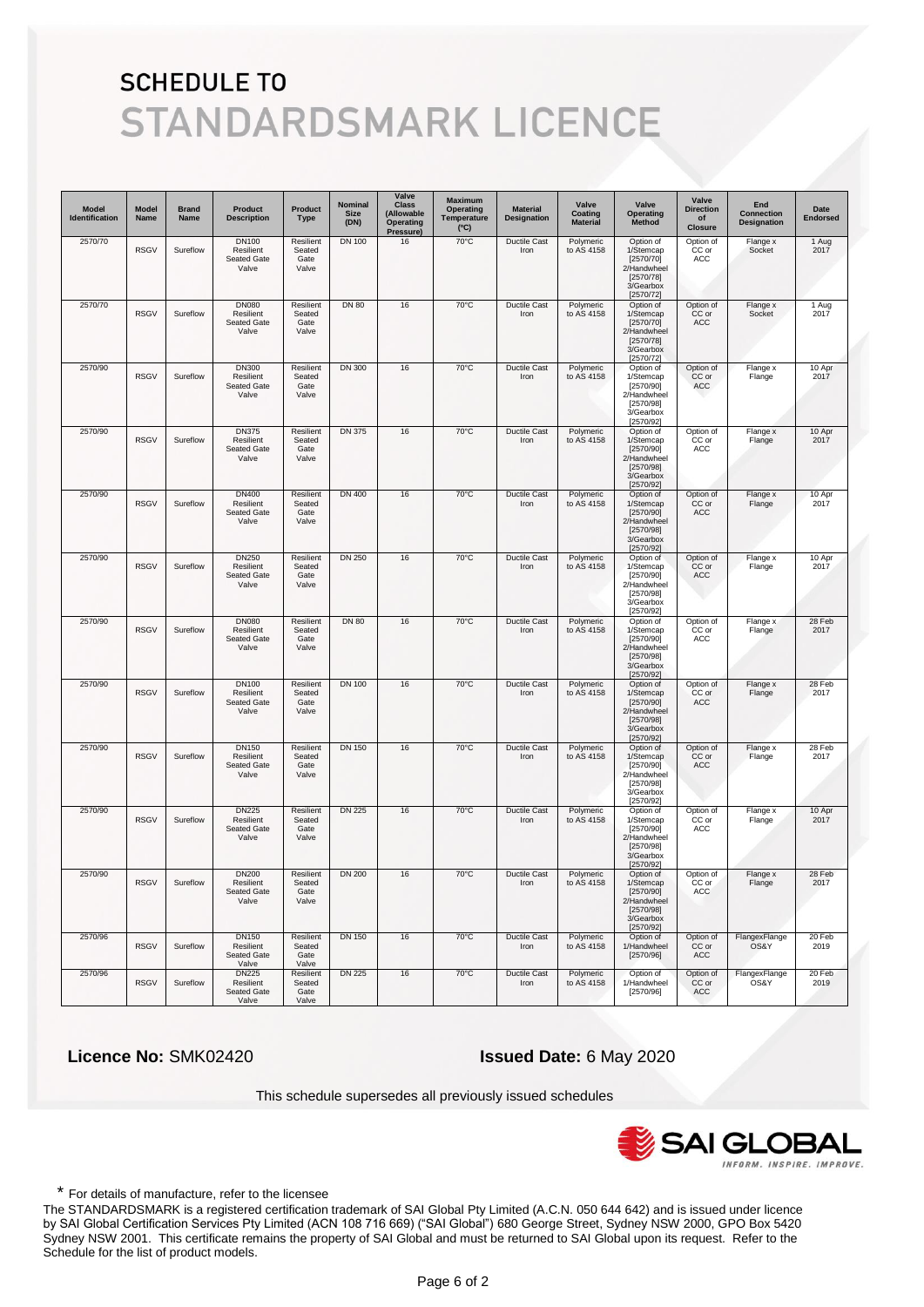| <b>Model</b><br>Identification | <b>Model</b><br>Name | <b>Brand</b><br>Name | <b>Product</b><br><b>Description</b>                                            | Product<br><b>Type</b>               | Nominal<br><b>Size</b><br>(DN) | Valve<br><b>Class</b><br>(Allowable<br>Operating<br>Pressure) | <b>Maximum</b><br>Operating<br>Temperature<br>(C) | <b>Material</b><br>Designation | Valve<br>Coating<br><b>Material</b>                                                                  | Valve<br>Operating<br>Method                       | Valve<br><b>Direction</b><br>of<br><b>Closure</b> | End<br><b>Connection</b><br>Designation | Date<br><b>Endorsed</b> |
|--------------------------------|----------------------|----------------------|---------------------------------------------------------------------------------|--------------------------------------|--------------------------------|---------------------------------------------------------------|---------------------------------------------------|--------------------------------|------------------------------------------------------------------------------------------------------|----------------------------------------------------|---------------------------------------------------|-----------------------------------------|-------------------------|
| 2570/96                        | <b>RSGV</b>          | Sureflow             | <b>DN250</b><br>Resilient<br>Seated Gate<br>Valve                               | Resilient<br>Seated<br>Gate<br>Valve | <b>DN 250</b>                  | 16                                                            | $70^{\circ}$ C                                    | Ductile Cast<br>Iron           | Polymeric<br>to AS 4158                                                                              | Option of<br>1/Handwheel<br>[2570/96]              | Option of<br>CC or<br>ACC                         | FlangexFlange<br>OS&Y                   | 20 Feb<br>2019          |
| 2570/96                        | <b>RSGV</b>          | Sureflow             | <b>DN300</b><br>Resilient<br>Seated Gate<br>Valve                               | Resilient<br>Seated<br>Gate<br>Valve | <b>DN 300</b>                  | 16                                                            | $70^{\circ}$ C                                    | <b>Ductile Cast</b><br>Iron    | Polymeric<br>to AS 4158                                                                              | Option of<br>1/Handwheel<br>[2570/96]              | Option of<br>CC or<br>ACC                         | Flange x<br>Flange OS&Y                 | 20 Feb<br>2019          |
| 2570/96                        | <b>RSGV</b>          | Sureflow             | <b>DN080</b><br>Resilient<br>Seated Gate<br>Valve                               | Resilient<br>Seated<br>Gate<br>Valve | <b>DN 080</b>                  | 16                                                            | 70°C                                              | <b>Ductile Cast</b><br>Iron    | Polymeric<br>to AS 4158                                                                              | Option of<br>1/Handwheel<br>[2570/96]              | Option of<br>CC or<br>ACC                         | FlangexFlange<br>OS&Y                   | 20 Feb<br>2019          |
| 2570/96                        | <b>RSGV</b>          | Sureflow             | <b>DN100</b><br>Resilient<br>Seated Gate<br>Valve                               | Resilient<br>Seated<br>Gate<br>Valve | <b>DN 100</b>                  | 16                                                            | 70°C                                              | Ductile Cast<br>Iron           | Polymeric<br>to AS 4158                                                                              | Option of<br>1/Handwheel<br>[2570/96]              | Option of<br>CC or<br>ACC                         | FlangexFlange<br>OS&Y                   | 20 Feb<br>2019          |
| 2570/96                        | <b>RSGV</b>          | Sureflow             | <b>DN200</b><br>Resilient<br>Seated Gate<br>Valve                               | Resilient<br>Seated<br>Gate<br>Valve | <b>DN 200</b>                  | 16                                                            | $70^{\circ}$ C                                    | <b>Ductile Cast</b><br>Iron    | Polymeric<br>to AS 4158                                                                              | Option of<br>1/Handwheel<br>[2570/96]              | Option of<br>CC or<br>ACC                         | FlangexFlange<br>OS&Y                   | 20 Feb<br>2019          |
| 55/74                          | <b>RSGV</b>          | <b>AVK</b>           | <b>DN600</b><br>Resilient<br>Seated Gate<br>Valve                               | Resilient<br>Seated<br>Gate<br>Valve | <b>DN 600</b>                  | 16                                                            | $70^{\circ}$ C                                    | <b>Ductile Cast</b><br>Iron    | Polymeric<br>to AS 4158                                                                              | Option of<br>1/Stemcap<br>2/Handwheel<br>3/Gearbox | Option of<br>CC or<br>ACC                         | Flange x<br>Flange                      | 1 Aug<br>2017           |
| 55/74                          | <b>RSGV</b>          | <b>AVK</b>           | <b>DN450</b><br>Resilient<br>Seated Gate<br>Valve                               | Resilient<br>Seated<br>Gate<br>Valve | <b>DN 450</b>                  | 16                                                            | $70^{\circ}$ C                                    | <b>Ductile Cast</b><br>Iron    | Polymeric<br>to AS 4158                                                                              | Option of<br>1/Stemcap<br>2/Handwheel<br>3/Gearbox | Option of<br>CC or<br>ACC                         | Flange x<br>Flange                      | 1 Aug<br>2017           |
| 55/74                          | <b>RSGV</b>          | <b>AVK</b>           | <b>DN500</b><br>Resilient<br>Seated Gate<br>Valve                               | Resilient<br>Seated<br>Gate<br>Valve | <b>DN 500</b>                  | 16                                                            | $70^{\circ}$ C                                    | <b>Ductile Cast</b><br>Iron    | Polymeric<br>to AS 4158                                                                              | Option of<br>1/Stemcap<br>2/Handwheel<br>3/Gearbox | Option of<br>CC or<br>ACC                         | Flange x<br>Flange                      | 1 Aug<br>2017           |
| 55/80                          | <b>RSGV</b>          | <b>AVK</b>           | <b>DN600</b><br>Resilient<br>Seated Gate<br>Valve with<br>DN150 Bypass<br>valve | Resilient<br>Seated<br>Gate<br>Valve | <b>DN 600</b>                  | 16                                                            | $70^{\circ}$ C                                    | <b>Ductile Cast</b><br>Iron    | Polymeric<br>to AS 4158                                                                              | Option of<br>1/Stemcap<br>2/Handwheel<br>3/Gearbox | Option of<br>CC or<br>ACC                         | Flange x<br>Flange                      | 1 Aug<br>2017           |
| 57                             | <b>RSGV</b>          | AVK                  | <b>DN80 Resilient</b><br>Seated Gate<br>Valve                                   | Resilient<br>Seated<br>Gate<br>Valve | <b>DN 80</b>                   | 16                                                            | $40^{\circ}$ C                                    | Ductile Cast<br>Iron           | Polymeric<br>in<br>accordance<br>with AS<br>$4158 -$<br>Akzo Nobel<br>Resicoat<br>R-4ES 30<br>HJF38A | Option of<br>1/Stemcap<br>2/Handwheel<br>3/Gearbox | Option of<br>CC or<br>ACC                         | Flange x<br>Flange                      | 14 Oct<br>2011          |
| 57                             | <b>RSGV</b>          | <b>AVK</b>           | <b>DN200</b><br>Resilient<br>Seated Gate<br>Valve                               | Resilient<br>Seated<br>Gate<br>Valve | <b>DN 200</b>                  | 16                                                            | $40^{\circ}$ C                                    | <b>Ductile Cast</b><br>Iron    | Polymeric<br>in<br>accordance<br>with AS<br>$4158 -$<br>Akzo Nobel<br>Resicoat<br>R-4ES 30<br>HJF38A | Option of<br>1/Stemcap<br>2/Handwheel<br>3/Gearbox | Option of<br>CC or<br>ACC                         | Spigot x<br>Spigot                      | 14 Oct<br>2011          |
| 57                             | <b>RSGV</b>          | <b>AVK</b>           | <b>DN150</b><br>Resilient<br>Seated Gate<br>Valve                               | Resilient<br>Seated<br>Gate<br>Valve | <b>DN 150</b>                  | 16                                                            | $40^{\circ}$ C                                    | Ductile Cast<br>Iron           | Polymeric<br>in<br>accordance<br>with AS<br>$4158 -$<br>Akzo Nobel<br>Resicoat<br>R-4ES 30<br>HJF38A | Option of<br>1/Stemcap<br>2/Handwheel<br>3/Gearbox | Option of<br>CC or<br>ACC                         | Spigot x<br>Spigot                      | 14 Oct<br>2011          |
| 57                             | <b>RSGV</b>          | <b>AVK</b>           | <b>DN100</b><br>Resilient<br><b>Seated Gate</b><br>Valve                        | Resilient<br>Seated<br>Gate<br>Valve | <b>DN 100</b>                  | 16                                                            | $40^{\circ}$ C                                    | <b>Ductile Cast</b><br>Iron    | Polymeric<br>in<br>accordance<br>with AS<br>$4158 -$<br>Akzo Nobel<br>Resicoat<br>R-4ES 30<br>HJF38A | Option of<br>1/Stemcap<br>2/Handwheel<br>3/Gearbox | Option of<br>CC or<br>ACC                         | Spigot x<br>Spigot                      | 14 Oct<br>2011          |
| 57                             | <b>RSGV</b>          | <b>AVK</b>           | <b>DN300</b><br>Resilient<br>Seated Gate<br>Valve                               | Resilient<br>Seated<br>Gate<br>Valve | DN 300                         | 16                                                            | $40^{\circ}$ C                                    | <b>Ductile Cast</b><br>Iron    | Polymeric<br>in<br>accordance<br>with AS<br>$4158 -$<br>Akzo Nobel<br>Resicoat<br>R-4ES 30<br>HJF38A | Option of<br>1/Stemcap<br>2/Handwheel<br>3/Gearbox | Option of<br>CC or<br>ACC                         | Flange x<br>Flange                      | 14 Oct<br>2011          |

 **Licence No:** SMK02420 **Issued Date:** 6 May 2020

This schedule supersedes all previously issued schedules



\* For details of manufacture, refer to the licensee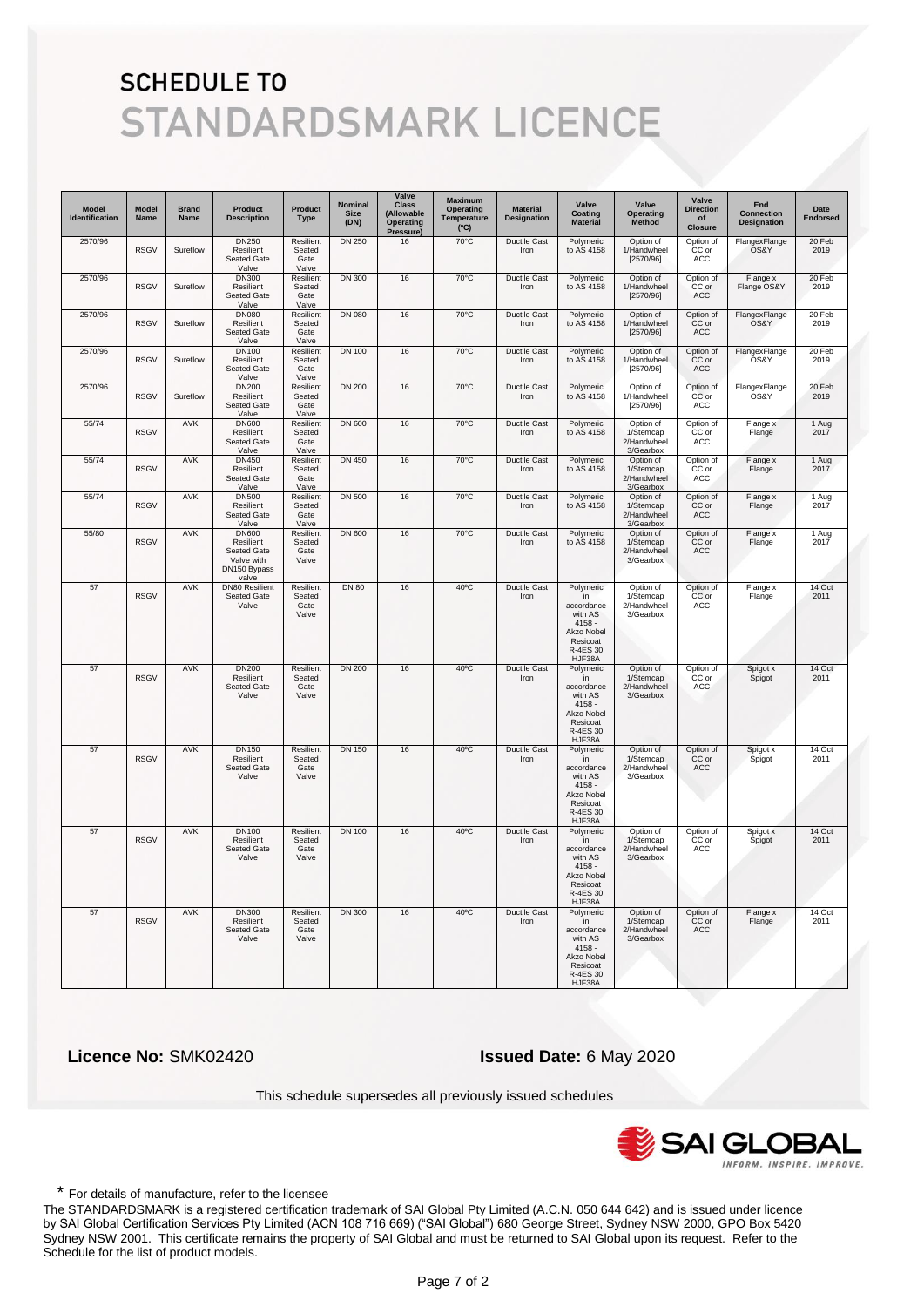| <b>Model</b><br>Identification | <b>Model</b><br>Name | <b>Brand</b><br>Name | Product<br><b>Description</b>                     | Product<br><b>Type</b>                      | Nominal<br><b>Size</b><br>(DN) | Valve<br><b>Class</b><br>(Allowable<br>Operating<br>Pressure) | <b>Maximum</b><br>Operating<br>Temperature<br>(C) | <b>Material</b><br>Designation | Valve<br>Coating<br><b>Material</b>                                                                  | Valve<br>Operating<br>Method                       | Valve<br><b>Direction</b><br>of<br><b>Closure</b> | End<br><b>Connection</b><br>Designation | Date<br><b>Endorsed</b> |
|--------------------------------|----------------------|----------------------|---------------------------------------------------|---------------------------------------------|--------------------------------|---------------------------------------------------------------|---------------------------------------------------|--------------------------------|------------------------------------------------------------------------------------------------------|----------------------------------------------------|---------------------------------------------------|-----------------------------------------|-------------------------|
| 57                             | <b>RSGV</b>          | AVK                  | <b>DN375</b><br>Resilient<br>Seated Gate<br>Valve | Resilient<br>Seated<br>Gate<br>Valve        | <b>DN 375</b>                  | 16                                                            | 40°C                                              | Ductile Cast<br>Iron           | Polymeric<br>in<br>accordance<br>with AS<br>$4158 -$<br>Akzo Nobel<br>Resicoat<br>R-4ES 30<br>HJF38A | Option of<br>1/Stemcap<br>2/Handwheel<br>3/Gearbox | Option of<br>CC or<br>ACC                         | Flange x<br>Flange                      | 14 Oct<br>2011          |
| 57                             | <b>RSGV</b>          | <b>AVK</b>           | <b>DN250</b><br>Resilient<br>Seated Gate<br>Valve | Resilient<br>Seated<br>Gate<br>Valve        | <b>DN 250</b>                  | 16                                                            | 40°C                                              | <b>Ductile Cast</b><br>Iron    | Polymeric<br>in<br>accordance<br>with AS<br>$4158 -$<br>Akzo Nobel<br>Resicoat<br>R-4ES 30<br>HJF38A | Option of<br>1/Stemcap<br>2/Handwheel<br>3/Gearbox | Option of<br>CC or<br>ACC                         | Flange x<br>Flange                      | 14 Oct<br>2011          |
| 57                             | <b>RSGV</b>          | <b>AVK</b>           | <b>DN150</b><br>Resilient<br>Seated Gate<br>Valve | Resilient<br>Seated<br>Gate<br>Valve        | <b>DN 150</b>                  | 16                                                            | $40^{\circ}$ C                                    | <b>Ductile Cast</b><br>Iron    | Polymeric<br>in<br>accordance<br>with AS<br>$4158 -$<br>Akzo Nobel<br>Resicoat<br>R-4ES 30<br>HJF38A | Option of<br>1/Stemcap<br>2/Handwheel<br>3/Gearbox | Option of<br>CC or<br>ACC                         | Flange x<br>Socket                      | 14 Oct<br>2011          |
| 57                             | <b>RSGV</b>          | <b>AVK</b>           | <b>DN300</b><br>Resilient<br>Seated Gate<br>Valve | Resilient<br>Seated<br>Gate<br>Valve        | <b>DN 300</b>                  | 16                                                            | $40^{\circ}$ C                                    | <b>Ductile Cast</b><br>Iron    | Polymeric<br>in<br>accordance<br>with AS<br>$4158 -$<br>Akzo Nobel<br>Resicoat<br>R-4ES 30<br>HJF38A | Option of<br>1/Stemcap<br>2/Handwheel<br>3/Gearbox | Option of<br>CC or<br>ACC                         | Socket x<br>Socket                      | 14 Oct<br>2011          |
| 57                             | <b>RSGV</b>          | AVK                  | DN100<br>Resilient<br>Seated Gate<br>Valve        | Resilient<br>Seated<br>Gate<br>Valve        | <b>DN 100</b>                  | 16                                                            | 40°C                                              | Ductile Cast<br>Iron           | Polymeric<br>in<br>accordance<br>with AS<br>$4158 -$<br>Akzo Nobel<br>Resicoat<br>R-4ES 30<br>HJF38A | Option of<br>1/Stemcap<br>2/Handwheel<br>3/Gearbox | Option of<br>CC or<br>ACC                         | Socket x<br>Socket                      | 14 Oct<br>2011          |
| 57                             | <b>RSGV</b>          | <b>AVK</b>           | <b>DN80 Resilient</b><br>Seated Gate<br>Valve     | Resilient<br>Seated<br>Gate<br>Valve        | <b>DN 80</b>                   | 16                                                            | $40^{\circ}$ C                                    | <b>Ductile Cast</b><br>Iron    | Polymeric<br>in<br>accordance<br>with AS<br>$4158 -$<br>Akzo Nobel<br>Resicoat<br>R-4ES 30<br>HJF38A | Option of<br>1/Stemcap<br>2/Handwheel<br>3/Gearbox | Option of<br>CC or<br>ACC                         | Socket x<br>Socket                      | 14 Oct<br>2011          |
| 57                             | <b>RSGV</b>          | AVK                  | <b>DN400</b><br>Resilient<br>Seated Gate<br>Valve | <b>Resilient</b><br>Seated<br>Gate<br>Valve | <b>DN 400</b>                  | 16                                                            | $40^{\circ}$ C                                    | <b>Ductile Cast</b><br>Iron    | Polymeric<br>in<br>accordance<br>with AS<br>$4158 -$<br>Akzo Nobel<br>Resicoat<br>R-4ES 30<br>HJF38A | Option of<br>1/Stemcap<br>2/Handwheel<br>3/Gearbox | Option of<br>CC or<br>ACC                         | Flange x<br>Flange                      | 14 Oct<br>2011          |
| 57                             | <b>RSGV</b>          | AVK                  | <b>DN150</b><br>Resilient<br>Seated Gate<br>Valve | Resilient<br>Seated<br>Gate<br>Valve        | <b>DN 150</b>                  | 16                                                            | $40^{\circ}$ C                                    | Ductile Cast<br>Iron           | Polymeric<br>in<br>accordance<br>with AS<br>4158 -<br>Akzo Nobel<br>Resicoat<br>R-4ES 30<br>HJF38A   | Option of<br>1/Stemcap<br>2/Handwheel<br>3/Gearbox | Option of<br>CC or<br>ACC                         | Socket x<br>Socket                      | 14 Oct<br>2011          |
| 57                             | <b>RSGV</b>          | <b>AVK</b>           | <b>DN250</b><br>Resilient<br>Seated Gate<br>Valve | Resilient<br>Seated<br>Gate<br>Valve        | <b>DN 250</b>                  | 16                                                            | $40^{\circ}$ C                                    | <b>Ductile Cast</b><br>Iron    | Polymeric<br>in<br>accordance<br>with AS<br>$4158 -$<br>Akzo Nobel<br>Resicoat<br>R-4ES 30<br>HJF38A | Option of<br>1/Stemcap<br>2/Handwheel<br>3/Gearbox | Option of<br>CC or<br>ACC                         | Socket x<br>Socket                      | 14 Oct<br>2011          |

 **Licence No:** SMK02420 **Issued Date:** 6 May 2020

This schedule supersedes all previously issued schedules



\* For details of manufacture, refer to the licensee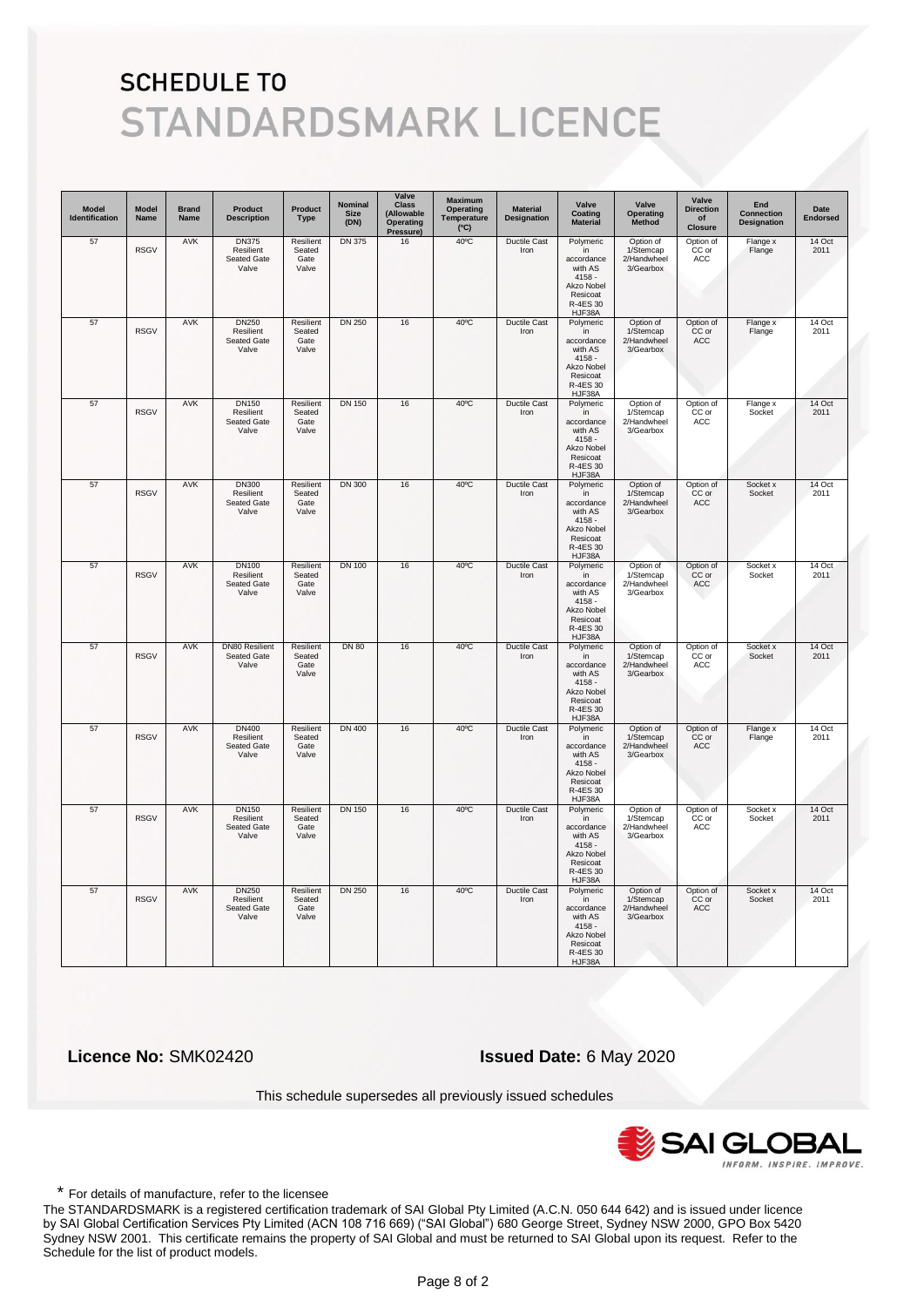| <b>Model</b><br>Identification | <b>Model</b><br>Name | <b>Brand</b><br>Name | <b>Product</b><br><b>Description</b>                     | Product<br><b>Type</b>               | Nominal<br><b>Size</b><br>(DN) | Valve<br><b>Class</b><br>(Allowable<br>Operating<br>Pressure | <b>Maximum</b><br>Operating<br>Temperature<br>(C) | <b>Material</b><br>Designation | Valve<br>Coating<br><b>Material</b>                                                                  | Valve<br><b>Operating</b><br>Method                | Valve<br><b>Direction</b><br>of<br><b>Closure</b> | End<br><b>Connection</b><br><b>Designation</b> | Date<br><b>Endorsed</b> |
|--------------------------------|----------------------|----------------------|----------------------------------------------------------|--------------------------------------|--------------------------------|--------------------------------------------------------------|---------------------------------------------------|--------------------------------|------------------------------------------------------------------------------------------------------|----------------------------------------------------|---------------------------------------------------|------------------------------------------------|-------------------------|
| 57                             | <b>RSGV</b>          | <b>AVK</b>           | <b>DN225</b><br>Resilient<br>Seated Gate<br>Valve        | Resilient<br>Seated<br>Gate<br>Valve | <b>DN 225</b>                  | 16                                                           | 40°C                                              | <b>Ductile Cast</b><br>Iron    | Polymeric<br>in<br>accordance<br>with AS<br>$4158 -$<br>Akzo Nobel<br>Resicoat<br>R-4ES 30<br>HJF38A | Option of<br>1/Stemcap<br>2/Handwheel<br>3/Gearbox | Option of<br>CC or<br>ACC                         | Socket x<br>Socket                             | 14 Oct<br>2011          |
| 57                             | <b>RSGV</b>          | AVK                  | <b>DN200</b><br>Resilient<br>Seated Gate<br>Valve        | Resilient<br>Seated<br>Gate<br>Valve | <b>DN 200</b>                  | 16                                                           | 40°C                                              | Ductile Cast<br>Iron           | Polymeric<br>in<br>accordance<br>with AS<br>$4158 -$<br>Akzo Nobel<br>Resicoat<br>R-4ES 30<br>HJF38A | Option of<br>1/Stemcap<br>2/Handwheel<br>3/Gearbox | Option of<br>CC or<br>ACC                         | Socket x<br>Socket                             | 14 Oct<br>2011          |
| 57                             | <b>RSGV</b>          | AVK                  | <b>DN100</b><br>Resilient<br>Seated Gate<br>Valve        | Resilient<br>Seated<br>Gate<br>Valve | <b>DN 100</b>                  | 16                                                           | $40^{\circ}$ C                                    | <b>Ductile Cast</b><br>Iron    | Polymeric<br>in<br>accordance<br>with AS<br>$4158 -$<br>Akzo Nobel<br>Resicoat<br>R-4ES 30<br>HJF38A | Option of<br>1/Stemcap<br>2/Handwheel<br>3/Gearbox | Option of<br>CC or<br>ACC                         | Flange x<br>Socket                             | 14 Oct<br>2011          |
| 57                             | <b>RSGV</b>          | AVK                  | <b>DN150</b><br>Resilient<br>Seated Gate<br>Valve        | Resilient<br>Seated<br>Gate<br>Valve | <b>DN 150</b>                  | 16                                                           | $40^{\circ}$ C                                    | Ductile Cast<br>Iron           | Polymeric<br>in<br>accordance<br>with AS<br>$4158 -$<br>Akzo Nobel<br>Resicoat<br>R-4ES 30<br>HJF38A | Option of<br>1/Stemcap<br>2/Handwheel<br>3/Gearbox | Option of<br>CC or<br>ACC                         | Flange x<br>Flange                             | 14 Oct<br>2011          |
| 57                             | <b>RSGV</b>          | <b>AVK</b>           | <b>DN200</b><br>Resilient<br><b>Seated Gate</b><br>Valve | Resilient<br>Seated<br>Gate<br>Valve | <b>DN 200</b>                  | 16                                                           | $40^{\circ}$ C                                    | <b>Ductile Cast</b><br>Iron    | Polymeric<br>in<br>accordance<br>with AS<br>$4158 -$<br>Akzo Nobel<br>Resicoat<br>R-4ES 30<br>HJF38A | Option of<br>1/Stemcap<br>2/Handwheel<br>3/Gearbox | Option of<br>CC or<br>ACC                         | Flange x<br>Flange                             | 14 Oct<br>2011          |
| 57                             | <b>RSGV</b>          | <b>AVK</b>           | <b>DN225</b><br>Resilient<br>Seated Gate<br>Valve        | Resilient<br>Seated<br>Gate<br>Valve | <b>DN 225</b>                  | 16                                                           | $40^{\circ}$ C                                    | <b>Ductile Cast</b><br>Iron    | Polymeric<br>in<br>accordance<br>with AS<br>$4158 -$<br>Akzo Nobel<br>Resicoat<br>R-4ES 30<br>HJF38A | Option of<br>1/Stemcap<br>2/Handwheel<br>3/Gearbox | Option of<br>CC or<br>ACC                         | Flange x<br>Flange                             | 14 Oct<br>2011          |
| 57                             | <b>RSGV</b>          | <b>AVK</b>           | <b>DN100</b><br>Resilient<br>Seated Gate<br>Valve        | Resilient<br>Seated<br>Gate<br>Valve | <b>DN 100</b>                  | 16                                                           | $40^{\circ}$ C                                    | <b>Ductile Cast</b><br>Iron    | Polymeric<br>in<br>accordance<br>with AS<br>$4158 -$<br>Akzo Nobel<br>Resicoat<br>R-4ES 30<br>HJF38A | Option of<br>1/Stemcap<br>2/Handwheel<br>3/Gearbox | Option of<br>CC or<br>ACC                         | Flange x<br>Flange                             | 14 Oct<br>2011          |
| 57/55                          | <b>RSGV</b>          | AVK                  | <b>DN250</b><br>Resilient<br>Seated Gate<br>Valve        | Resilient<br>Seated<br>Gate<br>Valve | <b>DN 250</b>                  | 16                                                           | $40^{\circ}$ C                                    | Ductile Cast<br>Iron           | Polymeric<br>in<br>accordance<br>with AS<br>$4158 -$<br>Akzo Nobel<br>Resicoat<br>R-4ES 30<br>HJF38A | Option of<br>1/Stemcap<br>2/Handwheel              | Option of<br>CC or<br>ACC                         | Socket x<br>Socket                             | 14 Oct<br>2011          |
| 57/55                          | <b>RSGV</b>          | <b>AVK</b>           | <b>DN200</b><br>Resilient<br>Seated Gate<br>Valve        | Resilient<br>Seated<br>Gate<br>Valve | <b>DN 200</b>                  | 16                                                           | $40^{\circ}$ C                                    | <b>Ductile Cast</b><br>Iron    | Polymeric<br>in<br>accordance<br>with AS<br>$4158 -$<br>Akzo Nobel<br>Resicoat<br>R-4ES 30<br>HJF38A | Option of<br>1/Stemcap<br>2/Handwheel              | Option of<br>CC or<br>ACC                         | Socket x<br>Socket                             | 14 Oct<br>2011          |

 **Licence No:** SMK02420 **Issued Date:** 6 May 2020

This schedule supersedes all previously issued schedules



\* For details of manufacture, refer to the licensee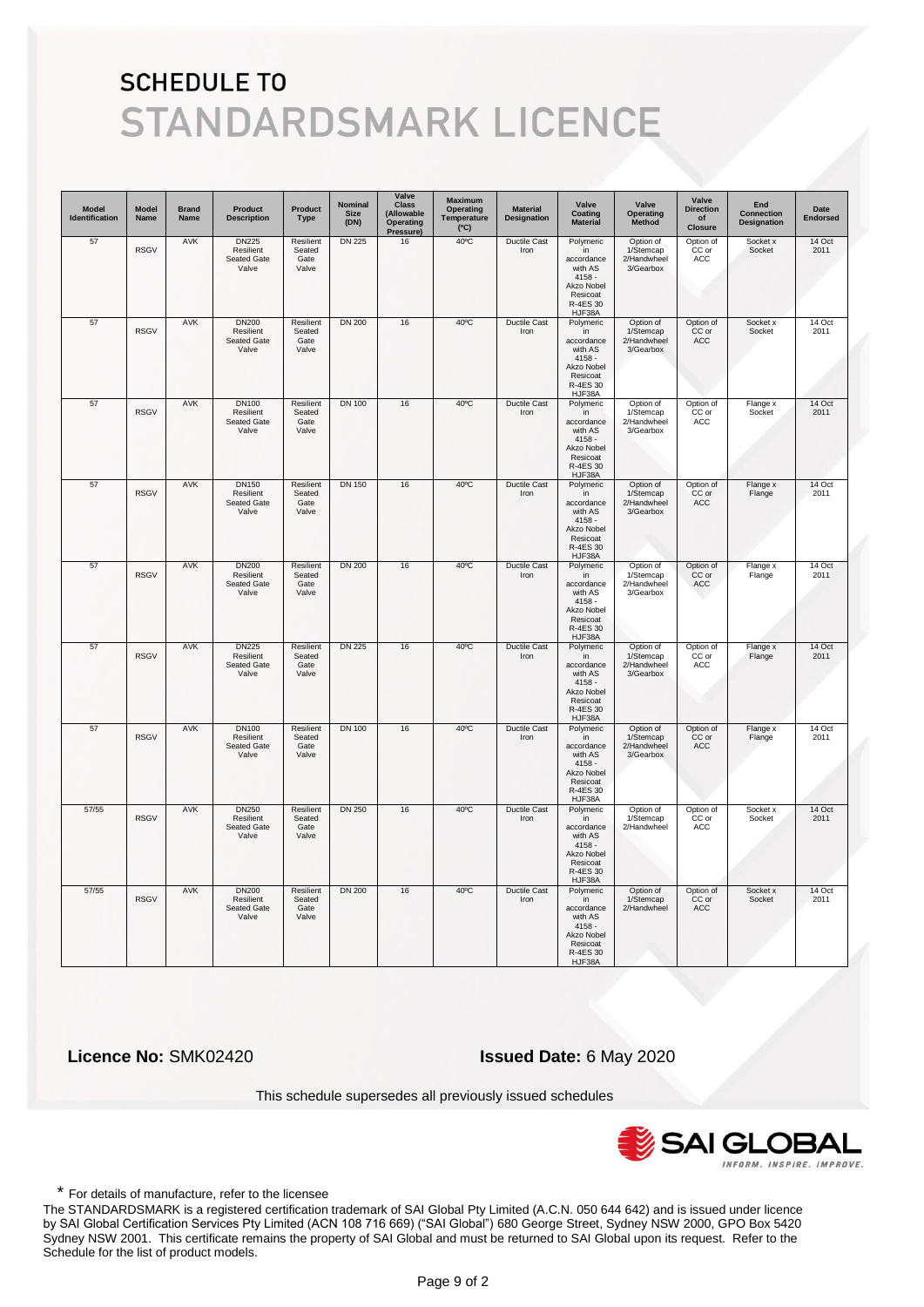| <b>Model</b><br>Identification | <b>Model</b><br>Name | <b>Brand</b><br>Name | Product<br><b>Description</b>                            | <b>Product</b><br><b>Type</b>        | Nominal<br><b>Size</b><br>(DN) | Valve<br><b>Class</b><br>(Allowable<br>Operating<br>Pressure) | <b>Maximum</b><br>Operating<br>Temperature<br>(C) | <b>Material</b><br>Designation | Valve<br>Coating<br><b>Material</b>                                                                  | Valve<br><b>Operating</b><br>Method   | Valve<br><b>Direction</b><br>of<br><b>Closure</b> | End<br><b>Connection</b><br>Designation | Date<br><b>Endorsed</b> |
|--------------------------------|----------------------|----------------------|----------------------------------------------------------|--------------------------------------|--------------------------------|---------------------------------------------------------------|---------------------------------------------------|--------------------------------|------------------------------------------------------------------------------------------------------|---------------------------------------|---------------------------------------------------|-----------------------------------------|-------------------------|
| 57/55                          | <b>RSGV</b>          | <b>AVK</b>           | <b>DN225</b><br>Resilient<br>Seated Gate<br>Valve        | Resilient<br>Seated<br>Gate<br>Valve | <b>DN 225</b>                  | 16                                                            | $40^{\circ}$ C                                    | Ductile Cast<br>Iron           | Polymeric<br>in<br>accordance<br>with AS<br>$4158 -$<br>Akzo Nobel<br>Resicoat<br>R-4ES 30<br>HJF38A | Option of<br>1/Stemcap<br>2/Handwheel | Option of<br>CC or<br>ACC                         | Socket x<br>Socket                      | 14 Oct<br>2011          |
| 57/55                          | <b>RSGV</b>          | AVK                  | <b>DN100</b><br>Resilient<br>Seated Gate<br>Valve        | Resilient<br>Seated<br>Gate<br>Valve | <b>DN 100</b>                  | 16                                                            | $40^{\circ}$ C                                    | Ductile Cast<br>Iron           | Polymeric<br>in<br>accordance<br>with AS<br>$4158 -$<br>Akzo Nobel<br>Resicoat<br>R-4ES 30<br>HJF38A | Option of<br>1/Stemcap<br>2/Handwheel | Option of<br>CC or<br>ACC                         | Socket x<br>Socket                      | 14 Oct<br>2011          |
| 57/55                          | <b>RSGV</b>          | AVK                  | <b>DN150</b><br>Resilient<br>Seated Gate<br>Valve        | Resilient<br>Seated<br>Gate<br>Valve | <b>DN 150</b>                  | 16                                                            | $40^{\circ}$ C                                    | Ductile Cast<br>Iron           | Polymeric<br>in<br>accordance<br>with AS<br>$4158 -$<br>Akzo Nobel<br>Resicoat<br>R-4ES 30<br>HJF38A | Option of<br>1/Stemcap<br>2/Handwheel | Option of<br>CC or<br>ACC                         | Socket x<br>Socket                      | 14 Oct<br>2011          |
| 57/55                          | <b>RSGV</b>          | <b>AVK</b>           | <b>DN300</b><br>Resilient<br><b>Seated Gate</b><br>Valve | Resilient<br>Seated<br>Gate<br>Valve | <b>DN 300</b>                  | 16                                                            | $40^{\circ}$ C                                    | <b>Ductile Cast</b><br>Iron    | Polymeric<br>in<br>accordance<br>with AS<br>$4158 -$<br>Akzo Nobel<br>Resicoat<br>R-4ES 30<br>HJF38A | Option of<br>1/Stemcap<br>2/Handwheel | Option of<br>CC or<br>ACC                         | Socket x<br>Socket                      | 14 Oct<br>2011          |
| 57/55                          | <b>RSGV</b>          | AVK                  | <b>DN080</b><br>Resilient<br>Seated Gate<br>Valve        | Resilient<br>Seated<br>Gate<br>Valve | <b>DN 80</b>                   | 16                                                            | $40^{\circ}$ C                                    | <b>Ductile Cast</b><br>Iron    | Polymeric<br>in<br>accordance<br>with AS<br>$4158 -$<br>Akzo Nobel<br>Resicoat<br>R-4ES 30<br>HJF38A | Option of<br>1/Stemcap<br>2/Handwheel | Option of<br>CC or<br>ACC                         | Socket x<br>Socket                      | 14 Oct<br>2011          |
| 57/65                          | <b>RSGV</b>          | <b>AVK</b>           | <b>DN200</b><br>Resilient<br>Seated Gate<br>Valve        | Resilient<br>Seated<br>Gate<br>Valve | <b>DN 200</b>                  | 16                                                            | $40^{\circ}$ C                                    | <b>Ductile Cast</b><br>Iron    | Polymeric<br>in<br>accordance<br>with AS<br>$4158 -$<br>Akzo Nobel<br>Resicoat<br>R-4ES 30<br>HJF38A | Option of<br>1/Stemcap<br>2/Handwheel | Option of<br>CC or<br>ACC                         | Spigot x<br>Spigot                      | 14 Oct<br>2011          |
| 57/75                          | <b>RSGV</b>          | <b>AVK</b>           | <b>DN080</b><br>Resilient<br>Seated Gate<br>Valve        | Resilient<br>Seated<br>Gate<br>Valve | <b>DN 80</b>                   | 16                                                            | $40^{\circ}$ C                                    | <b>Ductile Cast</b><br>Iron    | Polymeric<br>in<br>accordance<br>with AS<br>$4158 -$<br>Akzo Nobel<br>Resicoat<br>R-4ES 30<br>HJF38A | Option of<br>1/Stemcap<br>2/Handwheel | Option of<br>CC or<br>ACC                         | Flange x<br>Socket                      | 14 Oct<br>2011          |
| 57/90                          | <b>RSGV</b>          | AVK                  | <b>DN250</b><br>Resilient<br>Seated Gate<br>Valve        | Resilient<br>Seated<br>Gate<br>Valve | <b>DN 250</b>                  | 16                                                            | 40°C                                              | <b>Ductile Cast</b><br>Iron    | Polymeric<br>in<br>accordance<br>with AS<br>4158 -<br>Akzo Nobel<br>Resicoat<br>R-4ES 30<br>HJF38A   | Option of<br>1/Stemcap<br>2/Handwheel | Option of<br>CC or<br>ACC                         | Flange x<br>Flange                      | 14 Oct<br>2011          |
| 57/90                          | <b>RSGV</b>          | <b>AVK</b>           | <b>DN300</b><br>Resilient<br>Seated Gate<br>Valve        | Resilient<br>Seated<br>Gate<br>Valve | <b>DN 300</b>                  | 16                                                            | $40^{\circ}$ C                                    | <b>Ductile Cast</b><br>Iron    | Polymeric<br>in<br>accordance<br>with AS<br>$4158 -$<br>Akzo Nobel<br>Resicoat<br>R-4ES 30<br>HJF38A | Option of<br>1/Stemcap<br>2/Handwheel | Option of<br>CC or<br>ACC                         | Flange x<br>Flange                      | 14 Oct<br>2011          |

 **Licence No:** SMK02420 **Issued Date:** 6 May 2020

This schedule supersedes all previously issued schedules



\* For details of manufacture, refer to the licensee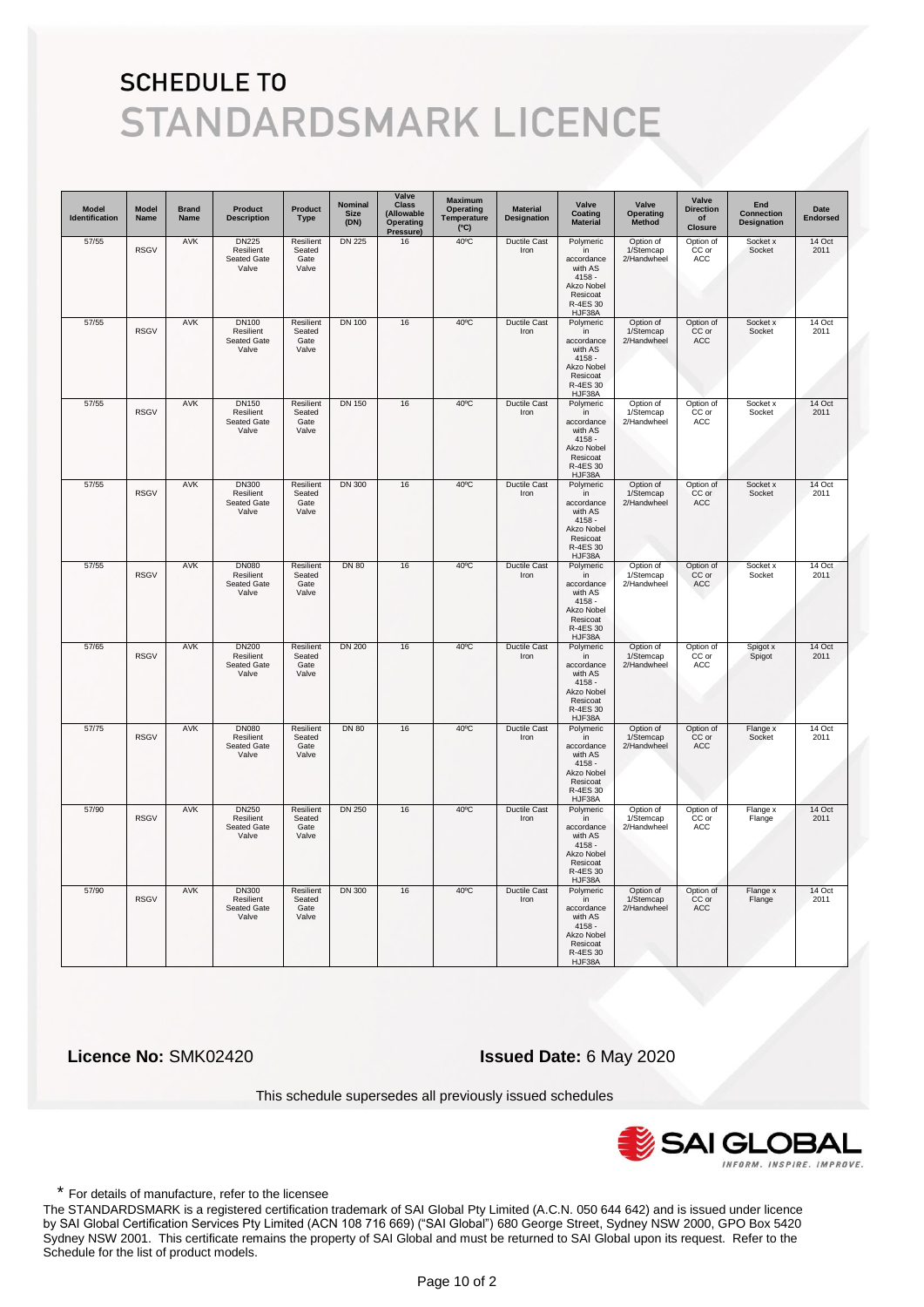| <b>Model</b><br>Identification | <b>Model</b><br>Name | <b>Brand</b><br><b>Name</b> | <b>Product</b><br><b>Description</b>              | Product<br><b>Type</b>               | <b>Nominal</b><br><b>Size</b><br>(DN) | Valve<br><b>Class</b><br>(Allowable<br>Operating<br>Pressure) | Maximum<br><b>Operating</b><br>Temperature<br>(C) | <b>Material</b><br>Designation | Valve<br>Coating<br><b>Material</b>                                                                  | Valve<br>Operating<br><b>Method</b>                                                    | Valve<br><b>Direction</b><br>of<br><b>Closure</b> | End<br>Connection<br><b>Designation</b> | Date<br><b>Endorsed</b> |
|--------------------------------|----------------------|-----------------------------|---------------------------------------------------|--------------------------------------|---------------------------------------|---------------------------------------------------------------|---------------------------------------------------|--------------------------------|------------------------------------------------------------------------------------------------------|----------------------------------------------------------------------------------------|---------------------------------------------------|-----------------------------------------|-------------------------|
| 57/90                          | <b>RSGV</b>          | AVK                         | <b>DN080</b><br>Resilient<br>Seated Gate<br>Valve | Resilient<br>Seated<br>Gate<br>Valve | <b>DN 80</b>                          | 16                                                            | $40^{\circ}$ C                                    | Ductile Cast<br>Iron           | Polymeric<br>in<br>accordance<br>with AS<br>$4158 -$<br>Akzo Nobel<br>Resicoat<br>R-4ES 30<br>HJF38A | Option of<br>1/Stemcap<br>2/Handwheel                                                  | Option of<br>CC or<br>ACC                         | Flange x<br>Flange                      | 14 Oct<br>2011          |
| 57/90                          | <b>RSGV</b>          | <b>AVK</b>                  | <b>DN200</b><br>Resilient<br>Seated Gate<br>Valve | Resilient<br>Seated<br>Gate<br>Valve | <b>DN 200</b>                         | 16                                                            | $40^{\circ}$ C                                    | <b>Ductile Cast</b><br>Iron    | Polymeric<br>in<br>accordance<br>with AS<br>$4158 -$<br>Akzo Nobel<br>Resicoat<br>R-4ES 30<br>HJF38A | Option of<br>1/Stemcap<br>2/Handwheel                                                  | Option of<br>CC or<br><b>ACC</b>                  | Flange x<br>Flange                      | 14 Oct<br>2011          |
| 57/90                          | <b>RSGV</b>          | AVK                         | <b>DN225</b><br>Resilient<br>Seated Gate<br>Valve | Resilient<br>Seated<br>Gate<br>Valve | <b>DN 225</b>                         | 16                                                            | $40^{\circ}$ C                                    | Ductile Cast<br>Iron           | Polymeric<br>in<br>accordance<br>with AS<br>$4158 -$<br>Akzo Nobel<br>Resicoat<br>R-4ES 30<br>HJF38A | Option of<br>1/Stemcap<br>2/Handwheel                                                  | Option of<br>CC or<br>ACC                         | Flange x<br>Flange                      | 14 Oct<br>2011          |
| 57/90                          | <b>RSGV</b>          | AVK                         | <b>DN150</b><br>Resilient<br>Seated Gate<br>Valve | Resilient<br>Seated<br>Gate<br>Valve | <b>DN 150</b>                         | 16                                                            | $40^{\circ}$ C                                    | Ductile Cast<br>Iron           | Polymeric<br>in<br>accordance<br>with AS<br>$4158 -$<br>Akzo Nobel<br>Resicoat<br>R-4ES 30<br>HJF38A | Option of<br>1/Stemcap<br>2/Handwheel                                                  | Option of<br>CC or<br>ACC                         | Flange x<br>Flange                      | 14 Oct<br>2011          |
| 570/50                         | <b>RSGV</b>          | AVK                         | <b>DN200</b><br>Resilient<br>Seated Gate<br>Valve | Resilient<br>Seated<br>Gate<br>Valve | <b>DN 200</b>                         | 16                                                            | $70^{\circ}$ C                                    | <b>Ductile Cast</b><br>Iron    | Polymeric<br>to AS 4158                                                                              | Option of<br>1/Stemcap<br>[570/50]<br>2/Handwheel<br>[570/58]<br>3/Gearbox<br>[570/52] | Option of<br>CC or<br>ACC                         | Socket x<br>Socket                      | 1 Aug<br>2017           |
| 570/50                         | <b>RSGV</b>          | <b>AVK</b>                  | <b>DN225</b><br>Resilient<br>Seated Gate<br>Valve | Resilient<br>Seated<br>Gate<br>Valve | <b>DN 225</b>                         | 16                                                            | $70^{\circ}$ C                                    | <b>Ductile Cast</b><br>Iron    | Polymeric<br>to AS 4158                                                                              | Option of<br>1/Stemcap<br>[570/50]<br>2/Handwheel<br>[570/58]<br>3/Gearbox<br>[570/52] | Option of<br>CC or<br><b>ACC</b>                  | Socket x<br>Socket                      | 1 Aug<br>2017           |
| 570/50                         | <b>RSGV</b>          | <b>AVK</b>                  | <b>DN250</b><br>Resilient<br>Seated Gate<br>Valve | Resilient<br>Seated<br>Gate<br>Valve | <b>DN 250</b>                         | 16                                                            | $70^{\circ}$ C                                    | Ductile Cast<br>Iron           | Polymeric<br>to AS 4158                                                                              | Option of<br>1/Stemcap<br>[570/50]<br>2/Handwheel<br>[570/58]<br>3/Gearbox<br>[570/52] | Option of<br>CC or<br>ACC                         | Socket x<br>Socket                      | 1 Aug<br>2017           |
| 570/50                         | <b>RSGV</b>          | AVK                         | <b>DN080</b><br>Resilient<br>Seated Gate<br>Valve | Resilient<br>Seated<br>Gate<br>Valve | <b>DN 80</b>                          | 16                                                            | 70°C                                              | Ductile Cast<br>Iron           | Polymeric<br>to AS 4158                                                                              | Option of<br>1/Stemcap<br>[570/50]<br>2/Handwheel<br>[570/58]<br>3/Gearbox<br>[570/52] | Option of<br>CC or<br>ACC                         | Socket x<br>Socket                      | 1 Aug<br>2017           |
| 570/50                         | <b>RSGV</b>          | AVK                         | <b>DN100</b><br>Resilient<br>Seated Gate<br>Valve | Resilient<br>Seated<br>Gate<br>Valve | <b>DN 100</b>                         | 16                                                            | $70^{\circ}$ C                                    | <b>Ductile Cast</b><br>Iron    | Polymeric<br>to AS 4158                                                                              | Option of<br>1/Stemcap<br>[570/50]<br>2/Handwheel<br>[570/58]<br>3/Gearbox<br>[570/52] | Option of<br>CC or<br>ACC                         | Socket x<br>Socket                      | 1 Aug<br>2017           |
| 570/50                         | <b>RSGV</b>          | <b>AVK</b>                  | <b>DN150</b><br>Resilient<br>Seated Gate<br>Valve | Resilient<br>Seated<br>Gate<br>Valve | DN 150                                | 16                                                            | $70^{\circ}$ C                                    | <b>Ductile Cast</b><br>Iron    | Polymeric<br>to AS 4158                                                                              | Option of<br>1/Stemcap<br>[570/50]<br>2/Handwheel<br>[570/58]<br>3/Gearbox<br>[570/52] | Option of<br>CC or<br>ACC                         | Socket x<br>Socket                      | 1 Aug<br>2017           |
| 570/50                         | <b>RSGV</b>          | AVK                         | <b>DN375</b><br>Resilient<br>Seated Gate<br>Valve | Resilient<br>Seated<br>Gate<br>Valve | <b>DN 375</b>                         | 16                                                            | 70°C                                              | Ductile Cast<br>Iron           | Polymeric<br>to AS 4158                                                                              | Option of<br>1/Stemcap<br>[570/50]<br>2/Handwheel<br>[570/58]<br>3/Gearbox<br>[570/52] | Option of<br>CC or<br>ACC                         | Socket x<br>Socket                      | 1 Aug<br>2017           |

 **Licence No:** SMK02420 **Issued Date:** 6 May 2020

This schedule supersedes all previously issued schedules



\* For details of manufacture, refer to the licensee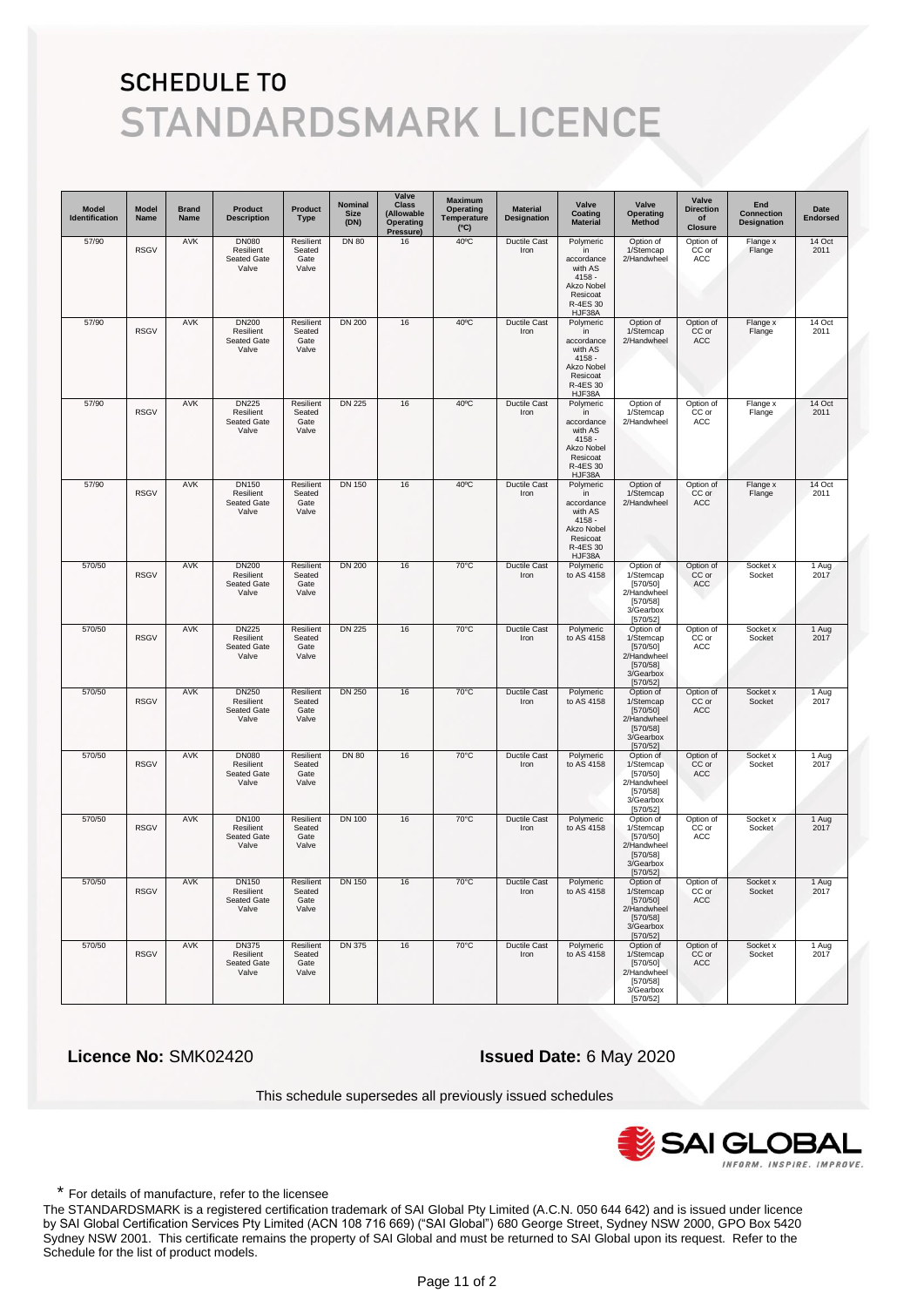| Model<br>Identification | <b>Model</b><br>Name | <b>Brand</b><br><b>Name</b> | <b>Product</b><br><b>Description</b>                     | Product<br><b>Type</b>               | Nominal<br><b>Size</b><br>(DN) | Valve<br><b>Class</b><br>(Allowable<br>Operating<br>Pressure | <b>Maximum</b><br><b>Operating</b><br>Temperature<br>(C) | <b>Material</b><br>Designation | Valve<br>Coating<br><b>Material</b> | Valve<br>Operating<br>Method                                                           | Valve<br><b>Direction</b><br>of<br><b>Closure</b> | End<br><b>Connection</b><br><b>Designation</b> | Date<br><b>Endorsed</b> |
|-------------------------|----------------------|-----------------------------|----------------------------------------------------------|--------------------------------------|--------------------------------|--------------------------------------------------------------|----------------------------------------------------------|--------------------------------|-------------------------------------|----------------------------------------------------------------------------------------|---------------------------------------------------|------------------------------------------------|-------------------------|
| 570/50                  | <b>RSGV</b>          | <b>AVK</b>                  | <b>DN300</b><br>Resilient<br>Seated Gate<br>Valve        | Resilient<br>Seated<br>Gate<br>Valve | <b>DN 300</b>                  | 16                                                           | $70^{\circ}$ C                                           | <b>Ductile Cast</b><br>Iron    | Polymeric<br>to AS 4158             | Option of<br>1/Stemcap<br>[570/50]<br>2/Handwheel<br>[570/58]<br>3/Gearbox<br>[570/52] | Option of<br>CC or<br>ACC                         | Socket x<br>Socket                             | 1 Aug<br>2017           |
| 570/60                  | <b>RSGV</b>          | AVK                         | <b>DN300</b><br>Resilient<br>Seated Gate<br>Valve        | Resilient<br>Seated<br>Gate<br>Valve | <b>DN 300</b>                  | 16                                                           | 70°C                                                     | Ductile Cast<br>Iron           | Polymeric<br>to AS 4158             | Option of<br>1/Stemcap<br>[570/60]<br>2/Handwheel<br>[570/68]<br>3/Gearbox<br>[570/62] | Option of<br>CC or<br>ACC                         | Spigot x Spigo                                 | 22 Mar<br>2019          |
| 570/60                  | <b>RSGV</b>          | <b>AVK</b>                  | <b>DN250</b><br>Resilient<br>Seated Gate<br>Valve        | Resilient<br>Seated<br>Gate<br>Valve | <b>DN 250</b>                  | 16                                                           | $70^{\circ}$ C                                           | <b>Ductile Cast</b><br>Iron    | Polymeric<br>to AS 4158             | Option of<br>1/Stemcap<br>[570/60]<br>2/Handwheel<br>[570/68]<br>3/Gearbox<br>[570/62] | Option of<br>CC or<br>ACC                         | Spigot x Spigo                                 | 22 Mar<br>2019          |
| 570/60                  | <b>RSGV</b>          | <b>AVK</b>                  | <b>DN225</b><br>Resilient<br>Seated Gate<br>Valve        | Resilient<br>Seated<br>Gate<br>Valve | <b>DN 225</b>                  | 16                                                           | $70^{\circ}$ C                                           | <b>Ductile Cast</b><br>Iron    | Polymeric<br>to AS 4158             | Option of<br>1/Stemcap<br>[570/60]<br>2/Handwheel<br>[570/68]<br>3/Gearbox<br>[570/62] | Option of<br>CC or<br>ACC                         | Spigot x Spigo                                 | 22 Mar<br>2019          |
| 570/60                  | <b>RSGV</b>          | <b>AVK</b>                  | <b>DN150</b><br>Resilient<br>Seated Gate<br>Valve        | Resilient<br>Seated<br>Gate<br>Valve | <b>DN 150</b>                  | 16                                                           | $70^{\circ}$ C                                           | <b>Ductile Cast</b><br>Iron    | Polymeric<br>to AS 4158             | Option of<br>1/Stemcap<br>[570/60]<br>2/Handwheel<br>[570/68]<br>3/Gearbox<br>[570/62] | Option of<br>CC or<br>ACC                         | Spigot x<br>Spigot                             | 1 Aug<br>2017           |
| 570/60                  | <b>RSGV</b>          | <b>AVK</b>                  | <b>DN100</b><br>Resilient<br>Seated Gate<br>Valve        | Resilient<br>Seated<br>Gate<br>Valve | <b>DN 100</b>                  | 16                                                           | $70^{\circ}$ C                                           | <b>Ductile Cast</b><br>Iron    | Polymeric<br>to AS 4158             | Option of<br>1/Stemcap<br>[570/60]<br>2/Handwheel<br>[570/68]<br>3/Gearbox<br>[570/62] | Option of<br>CC or<br>ACC                         | Spigot x<br>Spigot                             | 1 Aug<br>2017           |
| 570/60                  | <b>RSGV</b>          | <b>AVK</b>                  | <b>DN200</b><br>Resilient<br>Seated Gate<br>Valve        | Resilient<br>Seated<br>Gate<br>Valve | <b>DN 200</b>                  | 16                                                           | $70^{\circ}$ C                                           | <b>Ductile Cast</b><br>Iron    | Polymeric<br>to AS 4158             | Option of<br>1/Stemcap<br>[570/60]<br>2/Handwheel<br>[570/68]<br>3/Gearbox<br>[570/62] | Option of<br>CC or<br>ACC                         | Spigot x<br>Spigot                             | 1 Aug<br>2017           |
| 570/60                  | <b>RSGV</b>          | <b>AVK</b>                  | <b>DN080</b><br>Resilient<br><b>Seated Gate</b><br>Valve | Resilient<br>Seated<br>Gate<br>Valve | <b>DN080</b>                   | 16                                                           | $70^{\circ}$ C                                           | <b>Ductile Cast</b><br>Iron    | Polymeric<br>to AS 4158             | Option of<br>1/Stemcap<br>[570/60]<br>2/Handwheel<br>[570/68]<br>3/Gearbox<br>[570/62] | Option of<br>CC or<br>ACC                         | Spigot x Spigo                                 | 22 Mar<br>2019          |
| 570/70                  | <b>RSGV</b>          | AVK                         | <b>DN150</b><br>Resilient<br>Seated Gate<br>Valve        | Resilient<br>Seated<br>Gate<br>Valve | <b>DN 150</b>                  | 16                                                           | $70^{\circ}$ C                                           | <b>Ductile Cast</b><br>Iron    | Polymeric<br>to AS 4158             | Option of<br>1/Stemcap<br>[570/70]<br>2/Handwheel<br>[570/78]<br>3/Gearbox<br>[570/72] | Option of<br>CC or<br>ACC                         | Flange x<br>Socket                             | 1 Aug<br>2017           |
| 570/70                  | <b>RSGV</b>          | <b>AVK</b>                  | <b>DN080</b><br>Resilient<br><b>Seated Gate</b><br>Valve | Resilient<br>Seated<br>Gate<br>Valve | <b>DN 80</b>                   | 16                                                           | $70^{\circ}$ C                                           | <b>Ductile Cast</b><br>Iron    | Polymeric<br>to AS 4158             | Option of<br>1/Stemcap<br>[570/70]<br>2/Handwheel<br>[570/78]<br>3/Gearbox<br>[570/72] | Option of<br>CC or<br>ACC                         | Flange x<br>Socket                             | 1 Aug<br>2017           |
| 570/70                  | <b>RSGV</b>          | <b>AVK</b>                  | <b>DN100</b><br>Resilient<br>Seated Gate<br>Valve        | Resilient<br>Seated<br>Gate<br>Valve | <b>DN 100</b>                  | 16                                                           | $70^{\circ}$ C                                           | <b>Ductile Cast</b><br>Iron    | Polymeric<br>to AS 4158             | Option of<br>1/Stemcap<br>[570/70]<br>2/Handwheel<br>[570/78]<br>3/Gearbox<br>[570/72] | Option of<br>CC or<br>ACC                         | Flange x<br>Socket                             | 1 Aug<br>2017           |
| 570/90                  | <b>RSGV</b>          | <b>AVK</b>                  | <b>DN300</b><br>Resilient<br><b>Seated Gate</b><br>Valve | Resilient<br>Seated<br>Gate<br>Valve | <b>DN 300</b>                  | 16                                                           | $70^{\circ}$ C                                           | <b>Ductile Cast</b><br>Iron    | Polymeric<br>to AS 4158             | Option of<br>1/Stemcap<br>[570/90]<br>2/Handwheel<br>[570/98]<br>3/Gearbox<br>[570/92] | Option of<br>CC or<br>ACC                         | Flange x<br>Flange                             | 10 Apr<br>2017          |

 **Licence No:** SMK02420 **Issued Date:** 6 May 2020

This schedule supersedes all previously issued schedules



\* For details of manufacture, refer to the licensee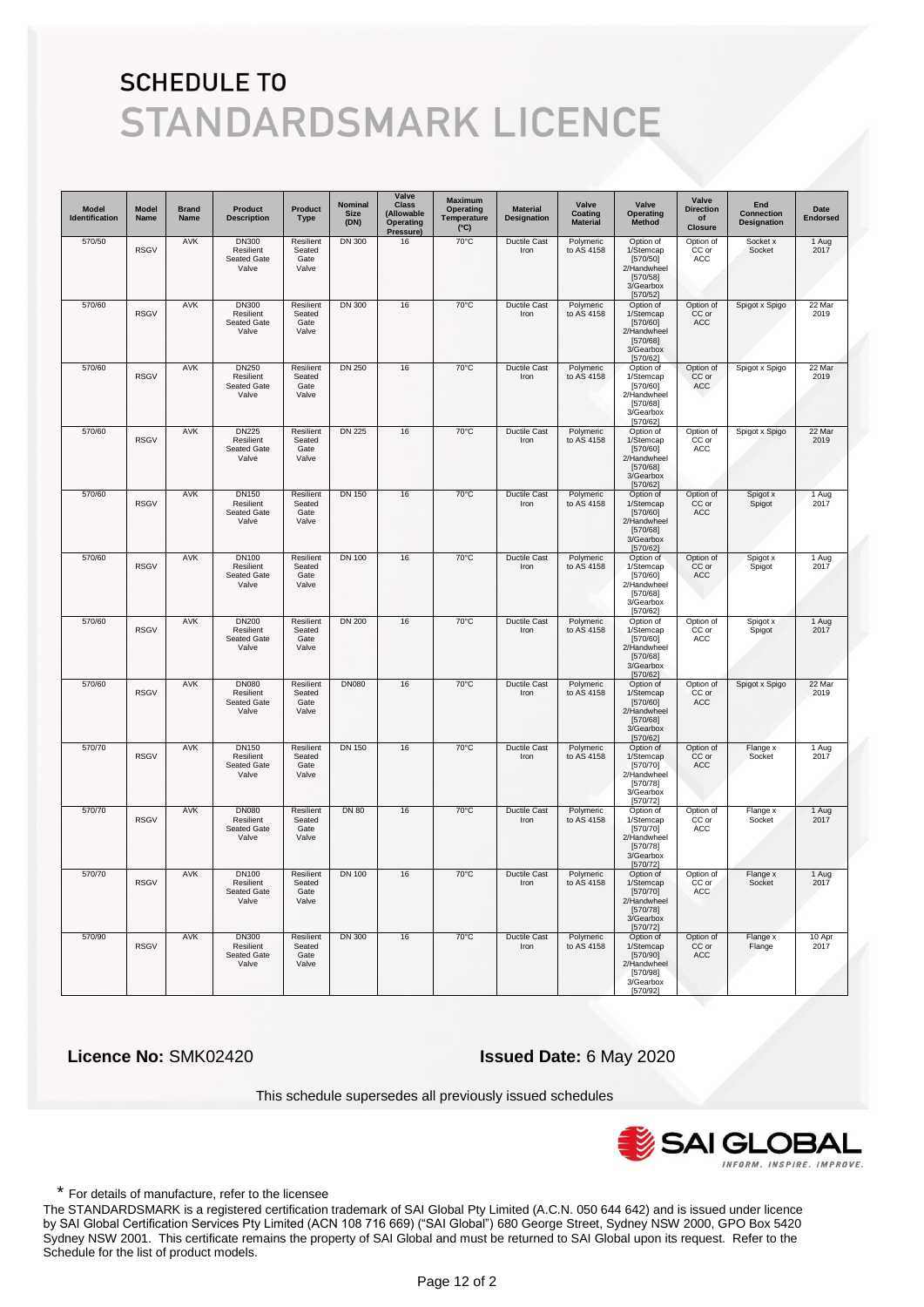| <b>Model</b><br>Identification | Model<br>Name | <b>Brand</b><br><b>Name</b> | <b>Product</b><br><b>Description</b>                     | Product<br><b>Type</b>               | Nominal<br><b>Size</b><br>(DN) | Valve<br><b>Class</b><br>(Allowable<br>Operating<br>Pressure) | <b>Maximum</b><br>Operating<br>Temperature<br>(C) | <b>Material</b><br><b>Designation</b> | Valve<br>Coating<br><b>Material</b> | Valve<br>Operating<br>Method                                                           | Valve<br><b>Direction</b><br>of<br><b>Closure</b> | End<br><b>Connection</b><br><b>Designation</b> | Date<br><b>Endorsed</b> |
|--------------------------------|---------------|-----------------------------|----------------------------------------------------------|--------------------------------------|--------------------------------|---------------------------------------------------------------|---------------------------------------------------|---------------------------------------|-------------------------------------|----------------------------------------------------------------------------------------|---------------------------------------------------|------------------------------------------------|-------------------------|
| 570/90                         | <b>RSGV</b>   | <b>AVK</b>                  | <b>DN250</b><br>Resilient<br>Seated Gate<br>Valve        | Resilient<br>Seated<br>Gate<br>Valve | <b>DN 250</b>                  | 16                                                            | $70^{\circ}$ C                                    | Ductile Cast<br>Iron                  | Polymeric<br>to AS 4158             | Option of<br>1/Stemcap<br>[570/90]<br>2/Handwheel<br>[570/98]<br>3/Gearbox<br>[570/92] | Option of<br>CC or<br>ACC                         | Flange x<br>Flange                             | 10 Apr<br>2017          |
| 570/90                         | <b>RSGV</b>   | AVK                         | DN400<br>Resilient<br>Seated Gate<br>Valve               | Resilient<br>Seated<br>Gate<br>Valve | <b>DN 400</b>                  | 16                                                            | 70°C                                              | <b>Ductile Cast</b><br>Iron           | Polymeric<br>to AS 4158             | Option of<br>1/Stemcap<br>[570/90]<br>2/Handwheel<br>[570/98]<br>3/Gearbox<br>[570/92] | Option of<br>CC or<br><b>ACC</b>                  | Flange x<br>Flange                             | 10 Apr<br>2017          |
| 570/90                         | <b>RSGV</b>   | <b>AVK</b>                  | <b>DN375</b><br>Resilient<br>Seated Gate<br>Valve        | Resilient<br>Seated<br>Gate<br>Valve | <b>DN 375</b>                  | 16                                                            | 70°C                                              | <b>Ductile Cast</b><br>Iron           | Polymeric<br>to AS 4158             | Option of<br>1/Stemcap<br>[570/90]<br>2/Handwheel<br>[570/98]<br>3/Gearbox<br>[570/92] | Option of<br>CC or<br>ACC                         | Flange x<br>Flange                             | 10 Apr<br>2017          |
| 570/90                         | <b>RSGV</b>   | <b>AVK</b>                  | <b>DN150</b><br>Resilient<br>Seated Gate<br>Valve        | Resilient<br>Seated<br>Gate<br>Valve | <b>DN 150</b>                  | 16                                                            | $70^{\circ}$ C                                    | <b>Ductile Cast</b><br>Iron           | Polymeric<br>to AS 4158             | Option of<br>1/Stemcap<br>[570/90]<br>2/Handwheel<br>[570/98]<br>3/Gearbox<br>[570/92] | Option of<br>CC or<br>ACC                         | Flange x<br>Flange                             | 28 Feb<br>2017          |
| 570/90                         | <b>RSGV</b>   | <b>AVK</b>                  | <b>DN100</b><br>Resilient<br>Seated Gate<br>Valve        | Resilient<br>Seated<br>Gate<br>Valve | <b>DN 100</b>                  | 16                                                            | 70°C                                              | <b>Ductile Cast</b><br>Iron           | Polymeric<br>to AS 4158             | Option of<br>1/Stemcap<br>[570/90]<br>2/Handwheel<br>[570/98]<br>3/Gearbox<br>[570/92] | Option of<br>CC or<br><b>ACC</b>                  | Flange x<br>Flange                             | 28 Feb<br>2017          |
| 570/90                         | <b>RSGV</b>   | AVK                         | <b>DN225</b><br>Resilient<br>Seated Gate<br>Valve        | Resilient<br>Seated<br>Gate<br>Valve | <b>DN 225</b>                  | 16                                                            | $70^{\circ}$ C                                    | <b>Ductile Cast</b><br>Iron           | Polymeric<br>to AS 4158             | Option of<br>1/Stemcap<br>[570/90]<br>2/Handwheel<br>[570/98]<br>3/Gearbox<br>[570/92] | Option of<br>CC or<br>ACC                         | Flange x<br>Flange                             | 10 Apr<br>2017          |
| 570/90                         | <b>RSGV</b>   | AVK                         | <b>DN200</b><br>Resilient<br>Seated Gate<br>Valve        | Resilient<br>Seated<br>Gate<br>Valve | <b>DN 200</b>                  | 16                                                            | $70^{\circ}$ C                                    | <b>Ductile Cast</b><br>Iron           | Polymeric<br>to AS 4158             | Option of<br>1/Stemcap<br>[570/90]<br>2/Handwheel<br>[570/98]<br>3/Gearbox<br>[570/92] | Option of<br>CC or<br><b>ACC</b>                  | Flange x<br>Flange                             | 28 Feb<br>2017          |
| 570/90                         | <b>RSGV</b>   | <b>AVK</b>                  | <b>DN080</b><br>Resilient<br>Seated Gate<br>Valve        | Resilient<br>Seated<br>Gate<br>Valve | <b>DN 80</b>                   | 16                                                            | $70^{\circ}$ C                                    | Ductile Cast<br>Iron                  | Polymeric<br>to AS 4158             | Option of<br>1/Stemcap<br>[570/90]<br>2/Handwheel<br>[570/98]<br>3/Gearbox<br>[570/92] | Option of<br>CC or<br>ACC                         | Flange x<br>Flange                             | 28 Feb<br>2017          |
| 570/96                         | <b>RSGV</b>   | <b>AVK</b>                  | <b>DN100</b><br>Resilient<br>Seated Gate<br>Valve        | Resilient<br>Seated<br>Gate<br>Valve | <b>DN 100</b>                  | 16                                                            | $70^{\circ}$ C                                    | <b>Ductile Cast</b><br>Iron           | Polymeric<br>to AS 4158             | Option of<br>1/Handwheel<br>[570/96]                                                   | Option of<br>CC or<br>ACC                         | Flange x<br>Flange OS&Y                        | 20 Feb<br>2019          |
| 570/96                         | <b>RSGV</b>   | <b>AVK</b>                  | <b>DN080</b><br>Resilient<br>Seated Gate<br>Valve        | Resilient<br>Seated<br>Gate<br>Valve | <b>DN 080</b>                  | 16                                                            | $70^{\circ}$ C                                    | <b>Ductile Cast</b><br>Iron           | Polymeric<br>to AS 4158             | Option of<br>1/Handwheel<br>[570/96]                                                   | Option of<br>CC or<br>ACC                         | Flange x<br>Flange OS&Y                        | 20 Feb<br>2019          |
| 570/96                         | <b>RSGV</b>   | <b>AVK</b>                  | <b>DN300</b><br>Resilient<br>Seated Gate<br>Valve        | Resilient<br>Seated<br>Gate<br>Valve | <b>DN 300</b>                  | 16                                                            | 70°C                                              | <b>Ductile Cast</b><br>Iron           | Polymeric<br>to AS 4158             | Option of<br>1/Handwheel<br>[570/96]                                                   | Option of<br>CC or<br>ACC                         | Flange x<br>Flange OS&Y                        | 20 Feb<br>2019          |
| 570/96                         | <b>RSGV</b>   | AVK                         | <b>DN150</b><br>Resilient<br><b>Seated Gate</b><br>Valve | Resilient<br>Seated<br>Gate<br>Valve | <b>DN 150</b>                  | 16                                                            | $70^{\circ}$ C                                    | Ductile Cast<br>Iron                  | Polymeric<br>to AS 4158             | Option of<br>1/Handwheel<br>[570/96]                                                   | Option of<br>CC or<br>ACC                         | Flange x<br>Flange OS&Y                        | 20 Feb<br>2019          |
| 570/96                         | <b>RSGV</b>   | <b>AVK</b>                  | <b>DN250</b><br>Resilient<br>Seated Gate<br>Valve        | Resilient<br>Seated<br>Gate<br>Valve | <b>DN 250</b>                  | 16                                                            | $70^{\circ}$ C                                    | <b>Ductile Cast</b><br>Iron           | Polymeric<br>to AS 4158             | Option of<br>1/Handwheel<br>[570/96]                                                   | Option of<br>CC or<br>ACC                         | Flange x<br>Flange OS&Y                        | 20 Feb<br>2019          |
| 570/96                         | <b>RSGV</b>   | <b>AVK</b>                  | <b>DN225</b><br>Resilient<br>Seated Gate<br>Valve        | Resilient<br>Seated<br>Gate<br>Valve | <b>DN 225</b>                  | 16                                                            | 70°C                                              | Ductile Cast<br>Iron                  | Polymeric<br>to AS 4158             | Option of<br>1/Handwheel<br>[570/96]                                                   | Option of<br>CC or<br><b>ACC</b>                  | Flange x<br>Flange OS&Y                        | 20 Feb<br>2019          |
| 570/96                         | <b>RSGV</b>   | <b>AVK</b>                  | <b>DN200</b><br>Resilient<br>Seated Gate<br>Valve        | Resilient<br>Seated<br>Gate<br>Valve | <b>DN 200</b>                  | 16                                                            | 70°C                                              | <b>Ductile Cast</b><br>Iron           | Polymeric<br>to AS 4158             | Option of<br>1/Handwheel<br>[570/96]                                                   | Option of<br>CC or<br>ACC                         | Flange x<br>Flange OS&Y                        | 20 Feb<br>2019          |

 **Licence No:** SMK02420 **Issued Date:** 6 May 2020

This schedule supersedes all previously issued schedules



\* For details of manufacture, refer to the licensee